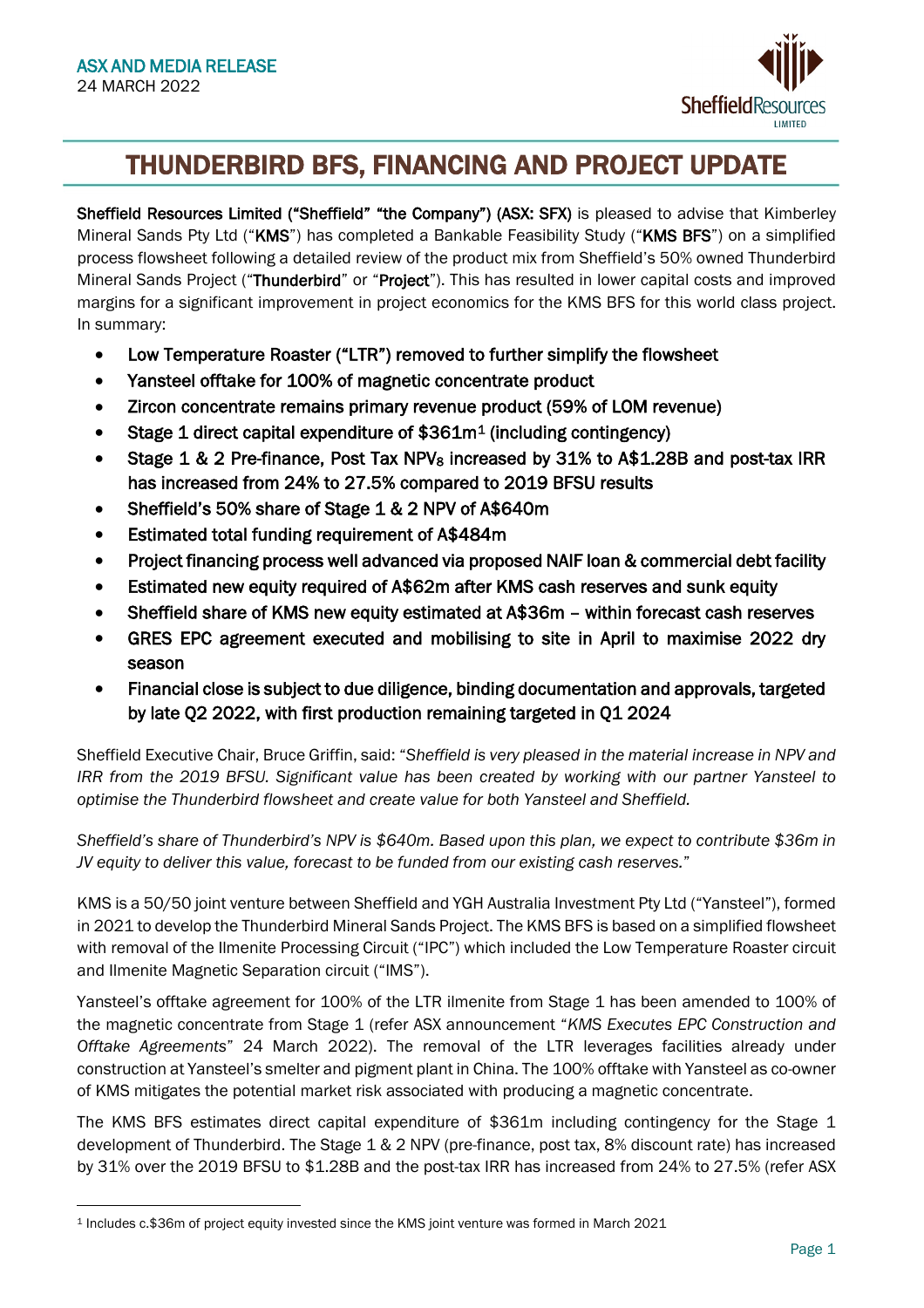

announcement "*BFS Update Materially Improves Project Economics*" 31 July 2019). Sheffield's 50% share of the NPV is estimated at \$640m.

The total funding requirement is estimated at \$484m, including capitalised financing costs, working capital and a cost overrun facility. Financing due diligence is well advanced, with a financing structure targeting a gearing ratio of approximately 60% through a proposed Northern Australia Infrastructure Facility ("NAIF") loan and commercial debt facility in conjunction with a cost overrun facility. KMS new estimated equity of \$62m, supplements Yansteel's prior equity finding of \$130.1m. In accordance with the terms of the KMS shareholder agreement, Sheffield is required to contribute \$10m plus 50% of the remaining estimated new equity for a new estimated joint venture equity contribution of \$36m, with Yansteel forecast to contribute \$26m of new equity.

Sheffield's cash reserve of \$5.1m at the end of December 2021, combined with \$36m in cash proceeds received to date from the sale of the Eneabba and McCalls projects means that Sheffield is expected to fund 100% of the KMS new equity required from existing cash reserves.

In order to minimise cost escalation risk, KMS has executed an EPC contract with GR Engineering Services Limited ("GRES") for the process facilities with the fixed price of \$179.5m. A Limited Notice to Proceed ("LNTP") has been issued to enable GRES to mobilise to site in April 2022 and commence site works. The combination of executing the EPC agreement and LNTP is expected to further mitigate cost escalation risk during the project financing documentation and approvals process. (refer ASX announcement "*KMS Executes EPC Construction and Offtake Agreements*" 24 March 2022).

The due diligence, documentation and approvals process for the combined NAIF and commercial debt facility is targeted for completion in late Q2 2022. With the mobilisation of GRES to site in April 2022 and the targeted financial close of the debt facilities thereafter, the target date for first production of Q1 2024 remains unchanged.

This ASX announcement has been authorised for release by the Company's Board of Directors.

ENDS

For further information please contact:

Bruce Griffin Executive Chair Tel: +618 6555 8777 [info@sheffieldresources.com.au](mailto:info@sheffieldresources.com.au) Website: [www.sheffieldresources.com.au](http://www.sheffieldresources.com.au/)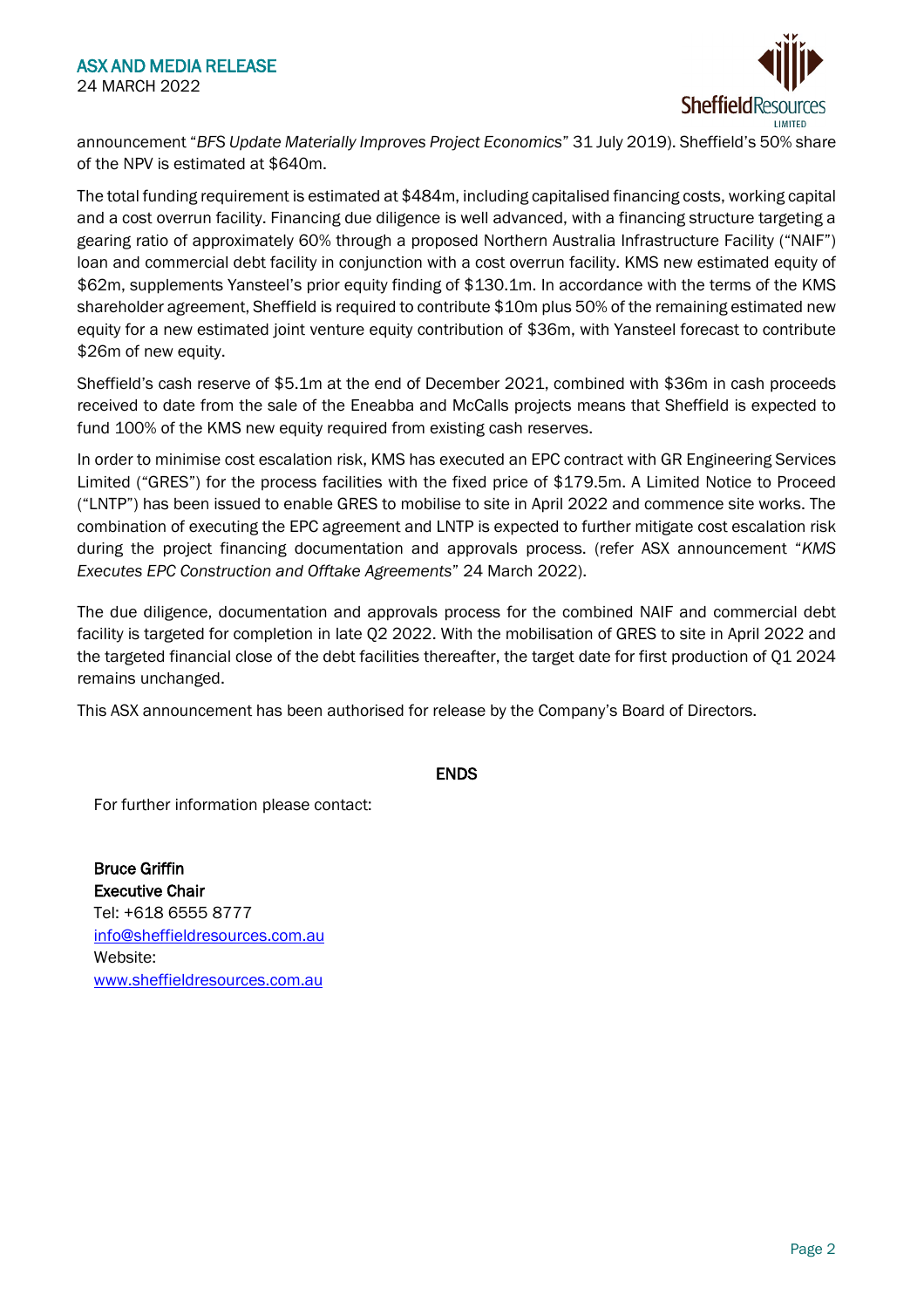

# KMS BFS Results

## Executive Summary

The KMS BFS delivers a pre-finance, post-tax NPV<sub>8</sub> result of A\$1.28B and IRR of 27.5%, with the NPV outcome representing a 31% increase over the Bankable Feasibility Study Update (BFSU) result announced by the Company in July 2019 (refer Table 1 and ASX announcement "*BFS Update Materially Improves Project Economics*" 31 July 2019).

| <b>Metric</b>                                    | <b>2022 BFS</b> | $2019$ BFSU <sup>1</sup> | 2017 BFS <sup>2</sup> |  |
|--------------------------------------------------|-----------------|--------------------------|-----------------------|--|
| $NPV8$ post-tax                                  | A\$1.28B        | A\$0.98B                 | A\$0.62B              |  |
| IRR post-tax                                     | 27.5%           | 24.0%                    | 20.6%                 |  |
| Project Capital (Stage 1)                        | A\$361m         | A\$392m                  | A\$463m               |  |
| Total Funding Requirement (Stage 1)              | A\$484m         | A\$478m                  | A\$579m               |  |
| Life of Mine (LOM) Revenue                       | A\$16.8B        | A\$15.1B                 | A\$13.6B              |  |
| <b>LOM Operating Costs</b>                       | A\$7.7B         | A\$7.2B                  | A\$7.6B               |  |
| <b>EBITDA</b>                                    | A\$8.1B         | A\$6.8B                  | A\$5.1B               |  |
| Revenue to Cost Ratio (Year 1 - 10) <sup>3</sup> | 2.4             | 2.3                      | 2.1                   |  |
| Capex Payback (Stage 1&2; years)                 | 5.00            | 5.25                     | 6.00                  |  |
| Product sales (avg kt pa; all products)          | 1,424           | 1,163                    | 775                   |  |
| Process Rate (Stage 1; tonnes per hr)            | 1,085           | 1,085                    | 788                   |  |
| Mine Life                                        | 36 years        | 37 years                 | 42 years              |  |
| Long Term Average FX Rate (A\$/US\$)             | 0.75            | 0.75                     | 0.75                  |  |
| Long Term Zircon Price - FOB (TZMI)              | US\$1,516       | US\$1,469                | US\$1,387             |  |

## Table 1: Bankable Feasibility Study – Financial Metrics & Key Comparatives

Reference:

1. ASX Announcement "BFS Update Materially Improves Project Economics" 31 July 2019 2. ASX Announcement "Thunderbird BFS Delivers Outstanding Results" 24 March 2017<br>3. Excludes royalties payable

Excludes royalties payable

The KMS BFS removes the Ilmenite Processing Circuit (IPC) which contained the Low Temperature Roaster (LTR) previously contemplated by the Project and removes the Mineral Separation Plant (MSP) components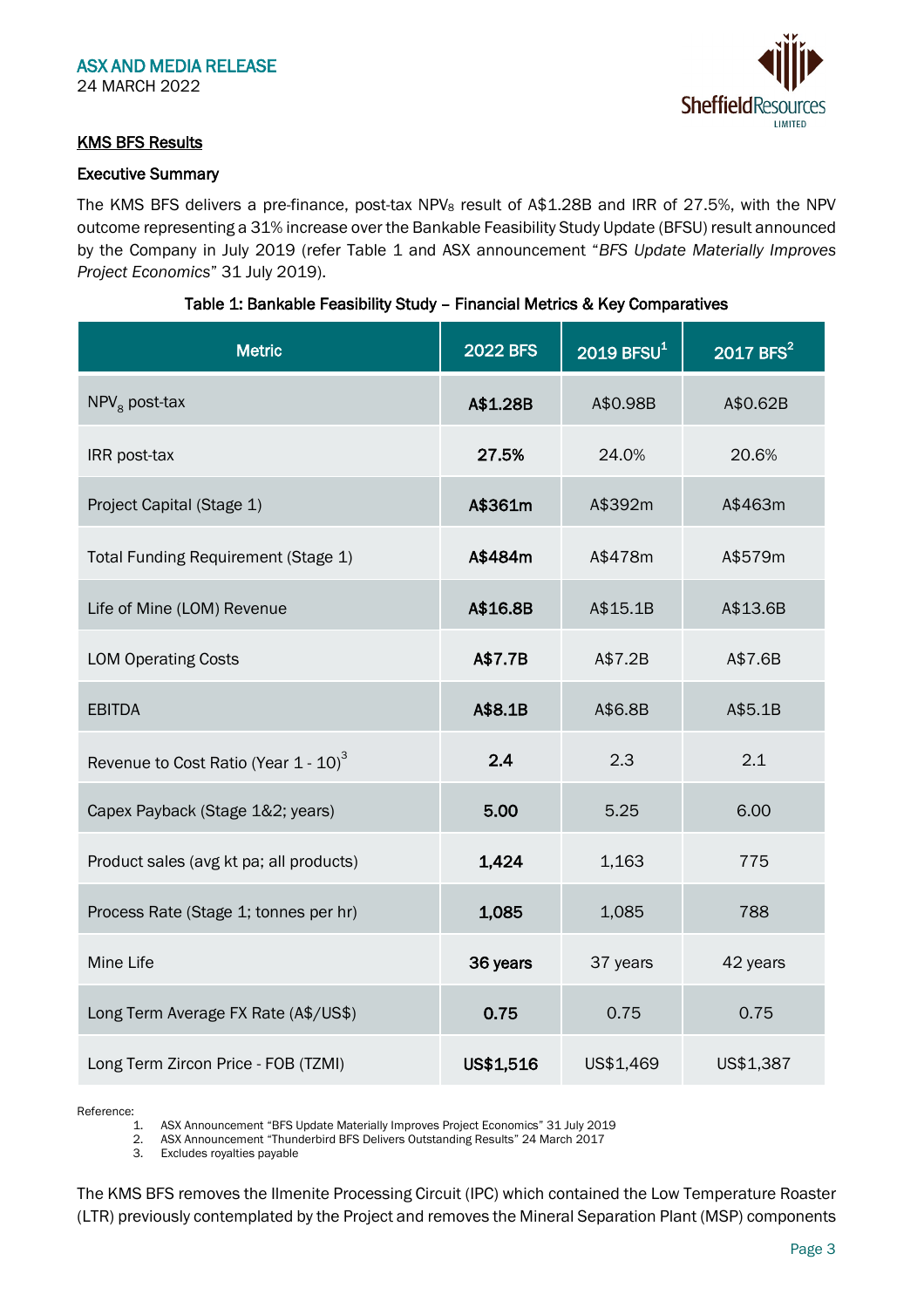

included within the 2019 BFSU. The KMS BFS flowsheet is forecast to produce three products, a Non-Magnetic Concentrate (NMC) product containing zircon and rutile, an ilmenite rich Magnetic Concentrate (MC) and a Paramagnetic Concentrate (PMC).

KMS has executed an amended binding offtake agreement for 100% of the magnetic concentrate on an arm's length basis. Construction of a vertically integrated complex in Tangshan, China is underway by joint venture and ilmenite offtake partner Yansteel, with the facility comprising a pre-treatment process for ilmenite feedstocks to achieve the same intended outcome as the previous LTR design for Thunderbird, thereby avoiding duplication and a material capital investment by the joint venture.

The two stage Thunderbird development pathway sees the initial Stage 1 mining and processing feed rate forecast at 1,085 dry tph at the Wet Concentrate Plant (WCP), with Stage 2 doubling the WCP feed rate to 2,170tph targeted during Year 5 of operations. Stage 1 and 2 of operations is estimated to produce 1.4mtpa of zircon and ilmenite concentrates over an estimated 36 year Life of Mine (LOM). Ongoing supply shortages within mineral sands markets is resulting in strong demand for Thunderbird products, with approximately 80% of the KMS BFS Stage 1 revenues contracted under binding, long term offtake agreements.

The KMS BFS estimates an updated Ore Reserve of 754 million tonnes at 11.0% HM (refer ASX announcement "*Thunderbird Ore Reserve Update*" 24 March 2022). The Ore Reserve update reflects changes in market product pricing, the flow sheet, product mix, ore feed blending strategy and geotechnical information and mining cost data gathered from the trial mining programs at Thunderbird.

The Stage 1 flowsheet design, including removal of the IPC and LTR and reviewed by independent technical experts (ITE) SRK and TZMI, requires an estimated Stage 1 capital investment of \$361m and estimated total Stage 1 funding requirement of A\$484m. KMS is in the advanced stages of securing project finance facilities targeting a gearing ratio of 60% in addition to a \$40m cost overrun facility. Including equity already invested by KMS and existing KMS cash reserves, the remaining equity to be contributed by joint venturers Sheffield and Yansteel is approximately A\$62m, with approximately A\$36m to be contributed by Sheffield.

Project financing activities to support a Final Investment Decision are well underway. Lender due diligence of the KMS BFS has been conducted by SRK and TZMI on behalf of potential lenders, with ITE technical and financial recommendations included within the KMS BFS. Expressions of interest sought from mining credit funds, senior secured bond products and royalty/streaming providers, with term sheet negotiations currently in progress in parallel with proposed NAIF financing. The Company will continue to assess financing options and provide the market with material updates to project financing activities as they mature over the foreseeable future.

| A\$M, Real 2022 Prices             | Stage 1<br><b>Year 1-4</b> | Stage 1 and 2<br><b>Year 5 - 10</b> | <b>LOM</b> |  |
|------------------------------------|----------------------------|-------------------------------------|------------|--|
| Revenue                            | 1,338                      | 3,521                               | 16,811     |  |
| Royalties                          | (77)                       | (205)                               | (1,098)    |  |
| <b>Net Revenue</b>                 | 1,261                      | 3,316                               | 15,713     |  |
| Opex: Mining                       | (275)                      | (481)                               | (3, 267)   |  |
| Opex: Processing                   | (148)                      | (410)                               | (2, 287)   |  |
| Opex: Logistics                    | (177)                      | (314)                               | (1, 198)   |  |
| Opex: Site G&A                     | (97)                       | (156)                               | (907)      |  |
| <b>Total</b>                       | (697)                      | (1, 361)                            | (7,659)    |  |
| <b>EBITDA</b>                      | 564                        | 1,954                               | 8,054      |  |
| Revenue to Cost Ratio <sup>1</sup> | 1.92                       | 2.59                                | 2.20       |  |

# Table 2: Thunderbird Project Key Financial Metrics (A\$m)

1. Excludes royalties payable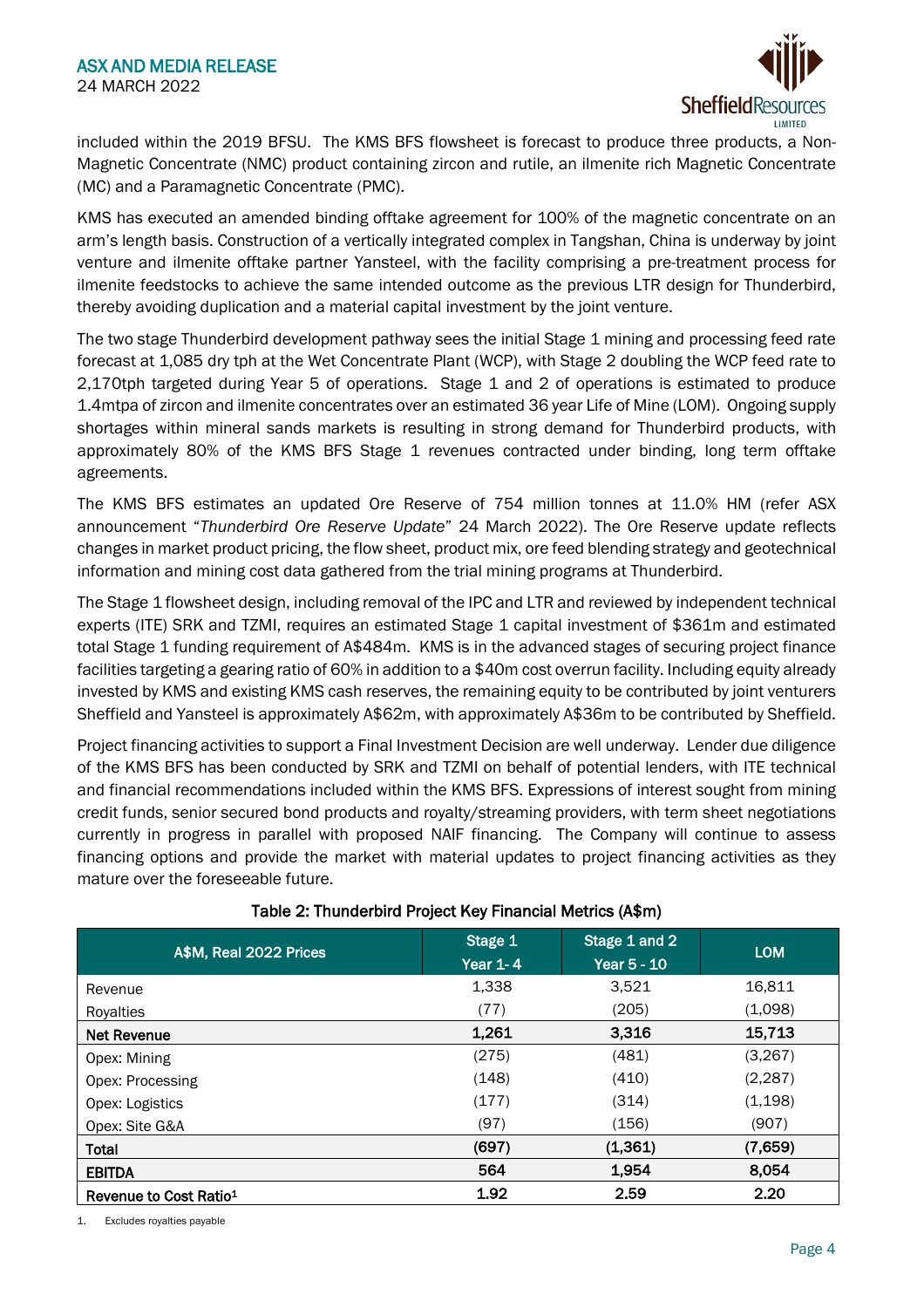

The KMS BFS delivers a delivers a pre-finance, post-tax NPV<sub>8</sub> result of A\$1.28B and IRR of 27.5% over the 36 year Life of Mine. As described in Figure 1 below, a strengthening zircon and ilmenite market outlook coupled with an improved offtake contracting basis for magnetic concentrate has resulted in an increase in estimated NPV, offset by increased mine operating and labour cost assumptions, in addition to volume related logistics cost increases and increase in tax take associated with increased EBITDA margin. The net effect is a 31% increase in the measured NPV from the 2019 BFSU.





# Kimberley Mineral Sands Bankable Feasibility Study: Assumptions Underpinning Production Targets and Forecast Financial Information

The KMS BFS costs have been informed by further technical work following the formation of the Kimberley Mineral Sands joint venture in 2021. This includes:

- Two trial mining programs in late 2020 and mid-2021, which mined through a full section of the orebody and confirmed the suitability of dozer push as the ore mining method.
- Updated dozer push productivity assumptions, waste mining costs, geotechnical parameters and pit wall slope angles.
- The collection of a 25t bulk sample of ore material excavated by dozer push method.
- A 25t bulk sample metallurgical test program on the KMS BFS flowsheet, with full scale equipment or scalable equipment to produce final products and confirm process recovery assumptions.

The KMS BFS costs and modifying factors applied to the estimation process have been completed to Bankable Feasibility Study level to a  $\pm$  10% accuracy (with a  $\pm$  25% accuracy applied to Stage 2 development capital expenditure). Product prices, grades, recoveries, mining parameters and costs contained in the KMS BFS were used to identify economically mineable blocks and included within the Ore Reserve estimate (refer ASX announcement "*Thunderbird Ore Reserve Update*" 24 March 2022). The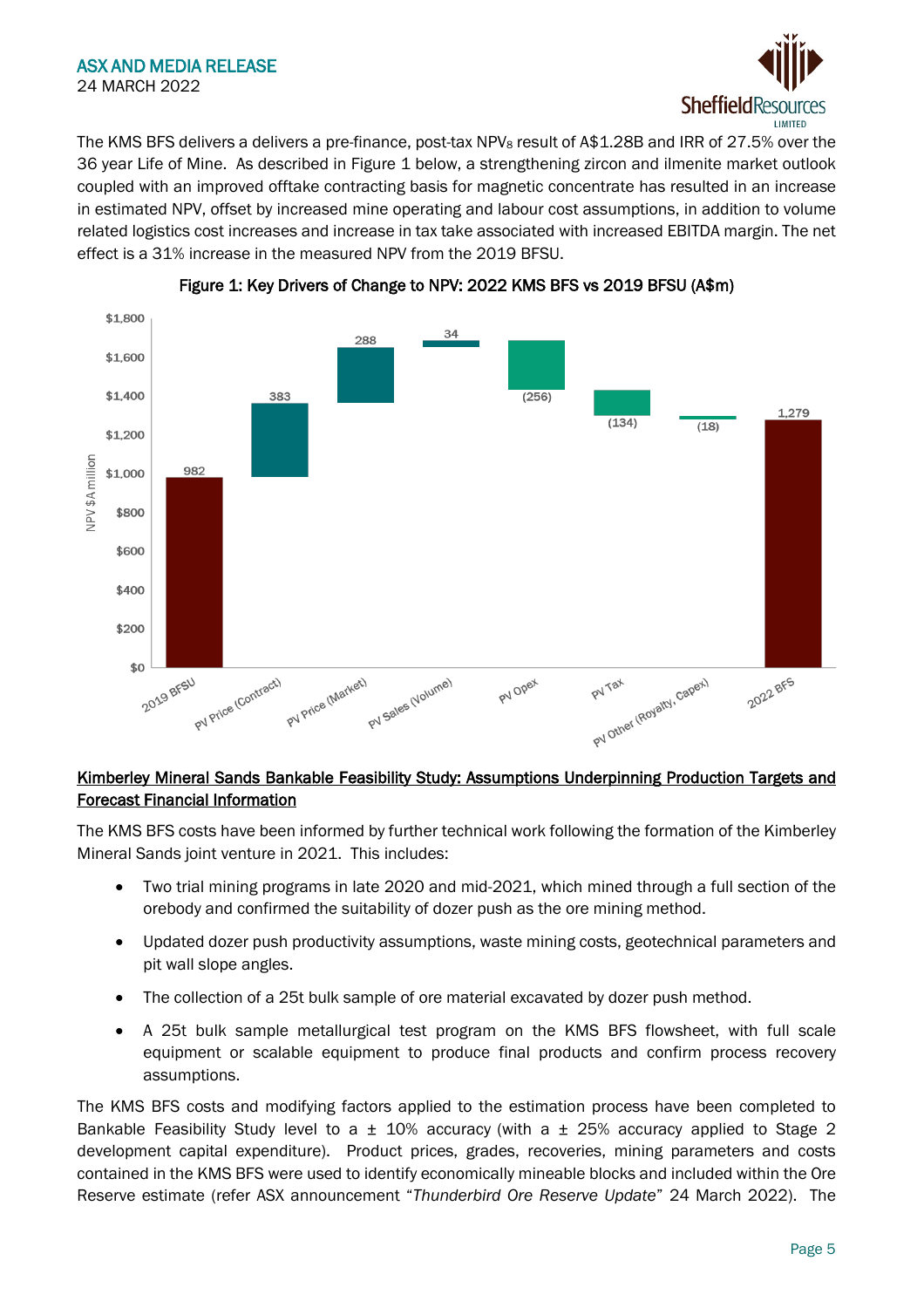

mining schedule and Ore Reserve is technically achievable, economically viable and robust and has been tested to variations in long term product pricing, operating costs and capital costs. (refer Figure 2 below).

Financial modelling has been prepared and tested by varying revenue, cost and macro-economic factors. These factors include commodity prices, operating and capital costs, production volume and ratios, along with economic discount factors. Material positive outcomes for NPV, IRR and cash flows were generated in all cases from the financial modelling. An A\$/US\$ exchange rate of 0.75 was assumed for the life of mine, based on consensus forecasts.



# Figure 2: Thunderbird Project Key Sensitivity Analysis

The staged development strategy has been maintained to materially reduce pre-development capital, lower construction risk and increase revenues, focusing on a substantial increase in production units:

- Stage 1: Single Mining Unit Plant (MUP) underpinning a 10.4Mtpa mining operation and a processing plant design feed rate of 170tph
- Stage 2: Duplication in year 5 of Stage 1 mining underpinning a 20.8Mtpa mining operation and an increase in the processing plant feed rate to 290tph

Figure 3 below shows estimated production volumes across the product suite for Stage 1 year 1 to 4, Stage 1 & 2 years 5 to 10 and the remaining LOM average for the Project.

In parallel with the formation of KMS, a binding offtake agreement for 100% of the LTR Ilmenite product from Stage 1 was previously agreed with Yansteel. Under this agreement, Yansteel also secured a first right of refusal to all LTR Ilmenite produced from Thunderbird. With the change in the flowsheet to produce a Magnetic Concentrate instead of the LTR Ilmenite, KMS has subsequently concluded a binding offtake agreement with Yansteel for 100% of MC from Stage 1 and a first right of refusal for all Magnetic Concentrate produced from Thunderbird.

KMS also has approximately 75% of the zircon rich Non-Magnetic Concentrate product under binding offtake agreements with three prominent customer groups. The committed offtake of Non-Magnetic Concentrate and the Magnetic Concentrate represents approximately 80% of the value of all products.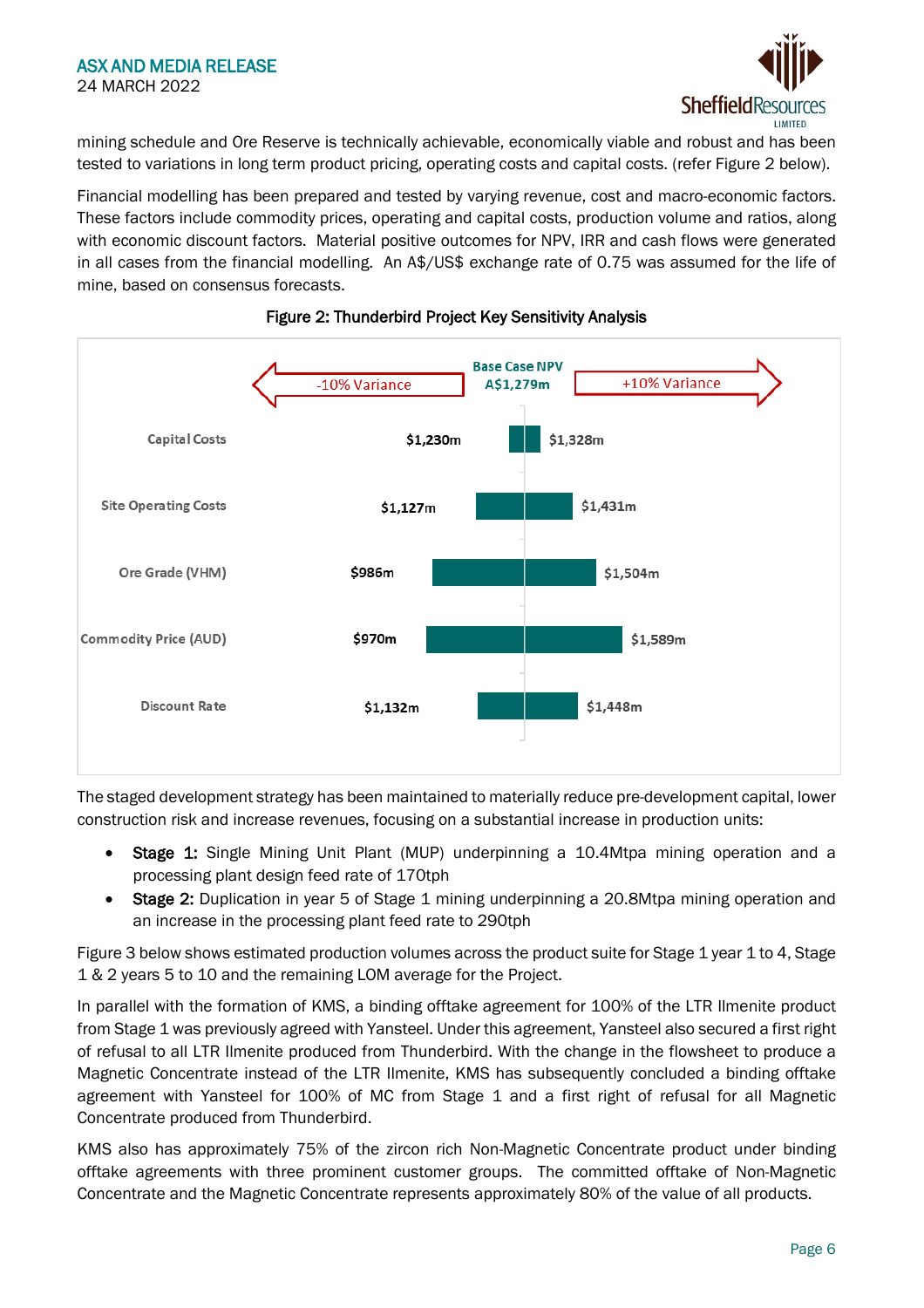



## Figure 3: Annual and Long Term Average Targeted Production Volumes

KMS has identified a valuable Paramagnetic Concentrate (PMC) produced during the upgrading of the NMC. This product stream contains has a commercially marketable levels of TiO<sub>2</sub>, ZrO<sub>2</sub> and monazite. KMS is exploring the potential opportunities to supply this PMC to the market. Feedback received from potential consumers has confirmed that the PMC is suitable for supply to the market. KMS has chosen not to enter into contracts for the sale of the PMC at this stage and intends to do so prior to the commencement of operations.

The material assumptions underpinning the post-tax, pre-finance NPV<sub>8</sub> of A\$1.28B and post-tax IRR of 27.5% are described in Tables 1 – 4 of this document and the accompanying attached KMS BFS presentation. Other assumptions such as sale prices for mined products, plant recoveries, ore feed grade, mining costs, metallurgical factors, processing factors, infrastructure, and other macro-economic conditions are also reported within the body of this document. These assumptions also extend to marketing, legal, environmental, social and Government factors.

# Financial Analysis

The financial analysis is based on capital costs, operating costs and revenue assumptions informed by executed and negotiated contracts, consensus product pricing and foreign exchange rates and a real discount rate of 8%. Material financial assumptions have been reviewed by third party independent technical experts acting on behalf of KMS and potential project financiers The Project is estimated to produce an average of 1.4mtpa of Magnetic Concentrate, zircon rich Non-Magnetic Concentrate and Paramagnetic Concentrate products over a 36 year mine life and is forecast to generate a life of mine EBITDA of A\$8.1 billion.

Please refer to the KMS BFS presentation (refer ASX Announcement "*KMS Bankable Feasibility Study Presentation*" dated 24 March 2022) for further details of the underlying targeted financial metrics.

Figure 4 below provides an overview of estimated revenues and EBITDA for the first ten forecast years of production in conjunction with a long term average for the remaining mine life. Estimated production years 2024 to 2027 inclusive describe Stage 1 development with an estimated production increase to include Stage 2 of operations from 2028 onwards.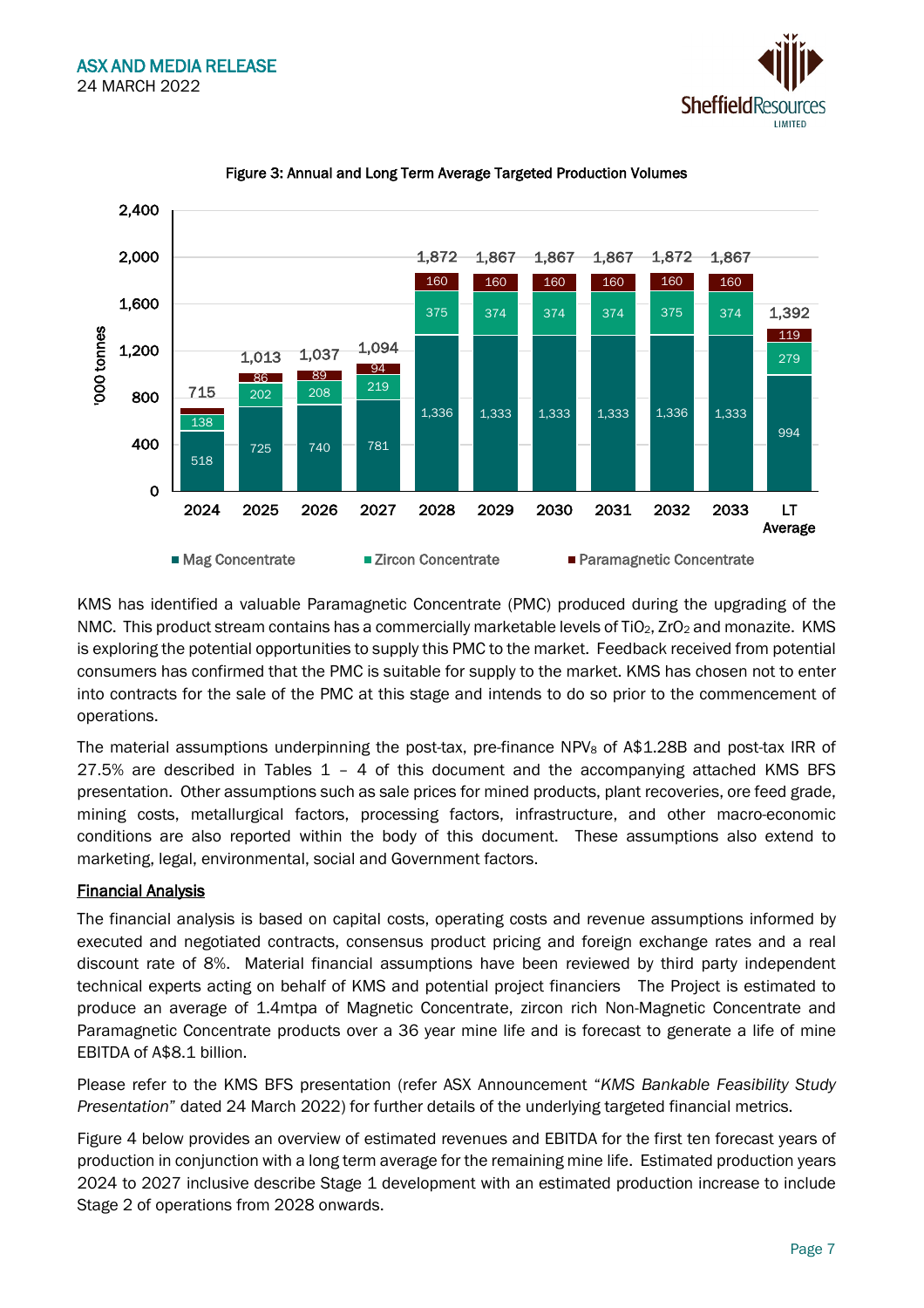



# Figure 4: Annual EBITDA, Gross and Net Revenue (A\$m)





Thunderbird is expected to deliver strong cash margin with a revenue to cost ratio above 2:1 (refer Table 2), based upon the economic parameters assumed within the KMS BFS. Figure 5 above describes the site cash operating costs per tonne of ore mined, relative to the revenue per tonne of ore mined. The estimated change in scale of operations forecast for Stage 2 from 2028 onwards provides for healthy cash margins in line with conservative long term commodity pricing assumptions.

The product pricing assumptions used to determine Project economics are shown in the Table 3 and Figure 6 below and are based on independent industry expert (TZMI) short-term and long-term forecast, in real dollars. TZMI have reviewed the proposed product specifications of the Thunderbird products and have verified that they will meet various market uses and typical specifications required for those markets.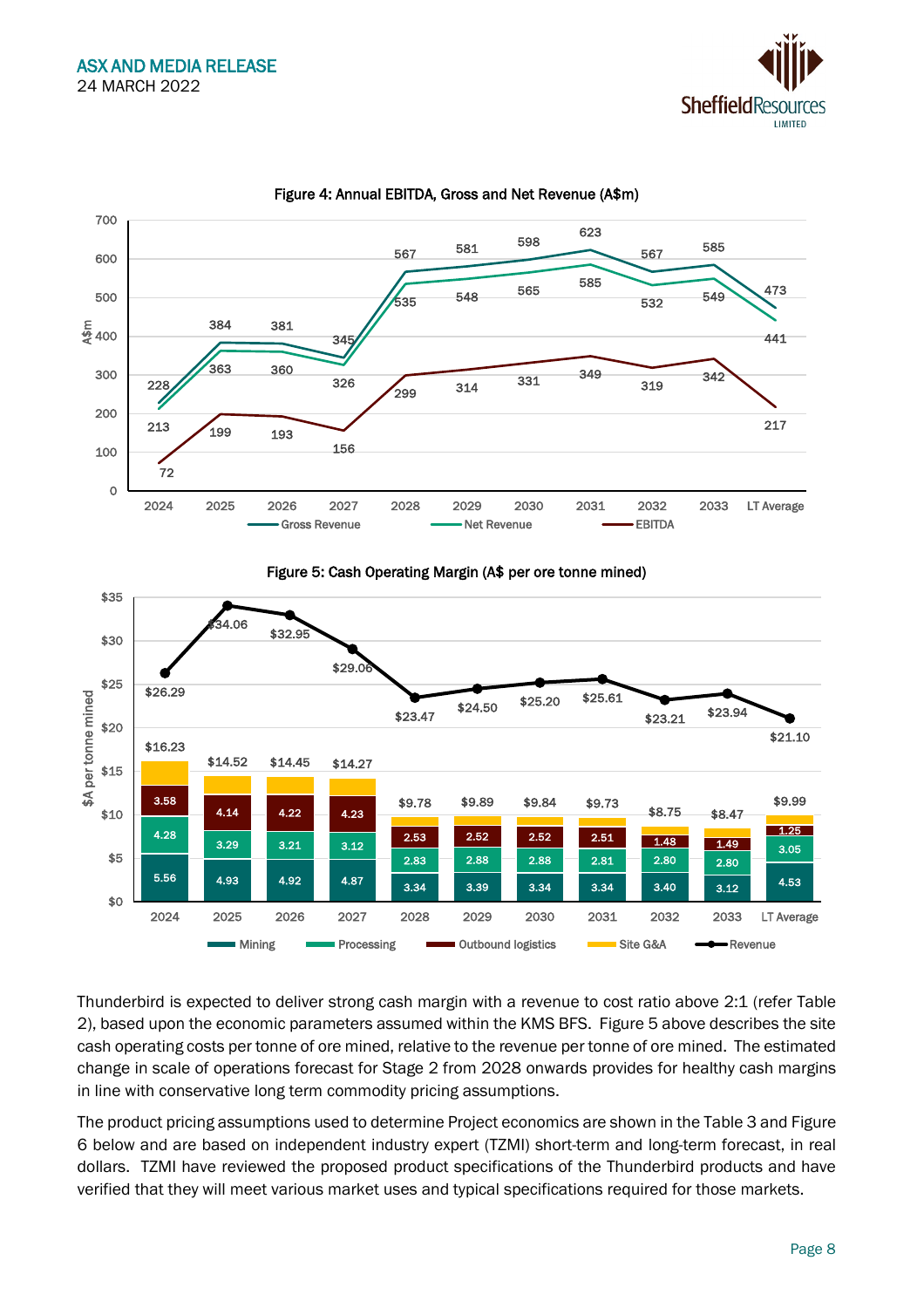

# Table 3: Thunderbird Project Product Price Assumptions

| Commodity Prices (US\$/t, FOB)    | Stage 1<br><b>Year 1-4</b> | Stage 1 and 2<br>Year 5 - 10 | <b>LOM</b> |
|-----------------------------------|----------------------------|------------------------------|------------|
| Non-Magnetic (zircon) Concentrate | 806                        | 705                          | 745        |
| Magnetic Concentrate              | 130                        | 120                          | 130        |
| Paramagnetic Concentrate          | 112                        | 105                          | 107        |



## Figure 6: Forecast Product Pricing – Thunderbird Products

The KMS BFS includes terms and conditions of current binding offtake agreements for the revenue assumptions. The agreements for zircon rich Non-Magnetic Concentrate contain payment terms based upon contained  $ZrO_2$  and TiO<sub>2</sub> products to deliver a long term real FOB price. With the change in the flowsheet to produce a Magnetic Concentrate in lieu of LTR Ilmenite, KMS has concluded a binding offtake agreement with Yansteel for 100% of MC from Stage 1 and a first right of refusal for all Magnetic Concentrate produced from Thunderbird. For the first 5 years the Magnetic Concentrate price is an arm's length fixed price reflective of TiO<sub>2</sub> content and during this period the price varies from TZMI forecast pricing assumptions.

# **Mining and Processing**

Thunderbird is a typical dry-mining mineral sand operation whereby a moving void extracts the valuable mineral sands, with waste materials returned to the void enabling progressive rehabilitation of the mined area. Topsoil and overburden are excavated and transported using truck and excavator. Ore is excavated, screened, slurried and then pumped to a nearby wet concentration plant. Retaining cells are constructed in the developed mine void for the return of process tails. Topsoil is returned in a continuous rehabilitation process (refer Figure 7). As the mining void is established, increasing amounts of overburden are mined and directly returned to the mining void as backfill.

Conventional open pit bulk dry mining techniques have been chosen for ore mining, incorporating dozer traps and in-pit feed preparation units ("Mining Unit Plant" or "MUP"). Initially one MUP is scheduled, with an additional MUP scheduled from year five of operations. The selected mining method is considered appropriate and has been trialled through the full thickness of the orebody by two trial mining programs in late 2020 and mid-2021 and is suited to the large, relatively thick and sheet-like characteristics of the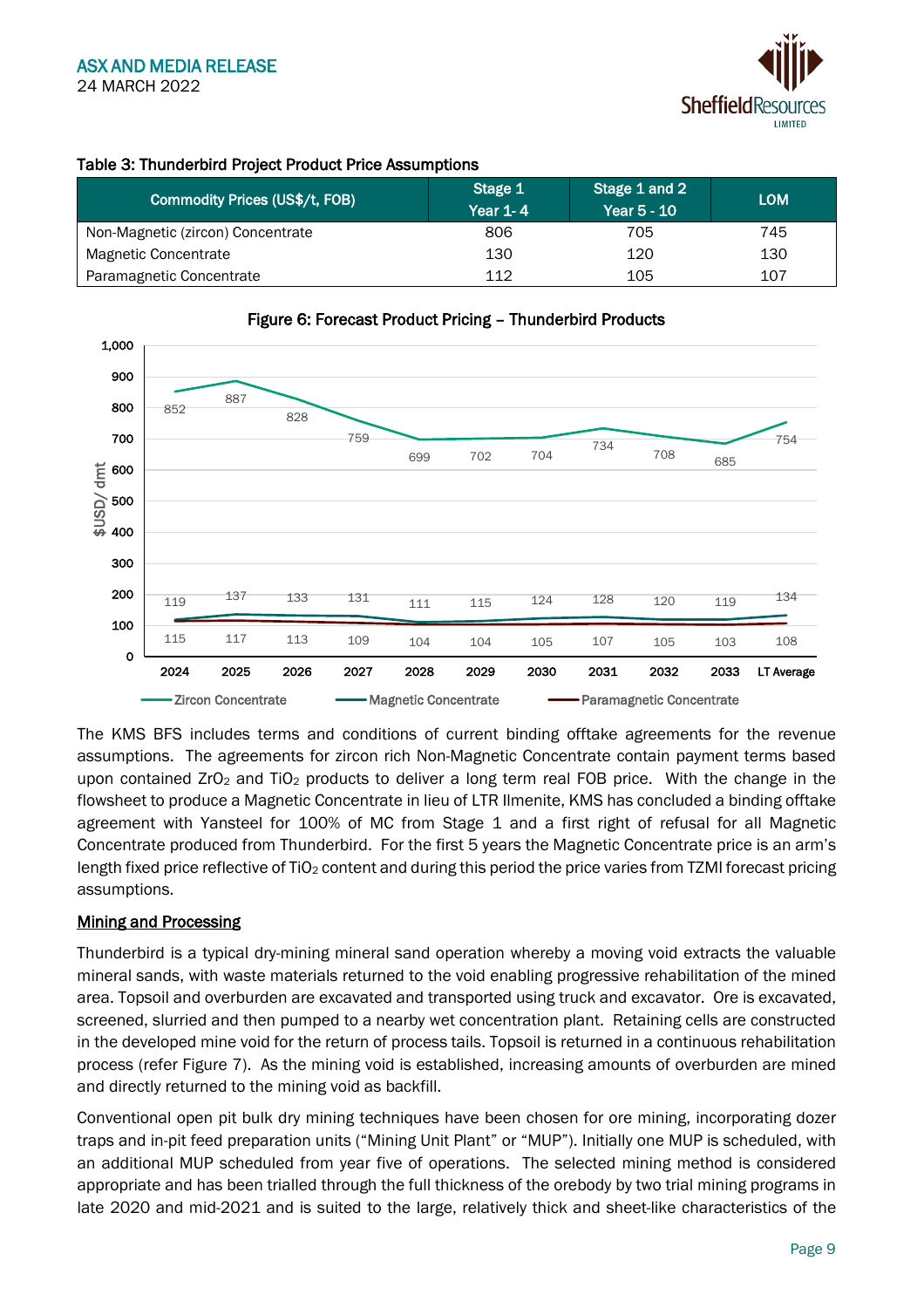

orebody. Minimal pre-strip is required to access the orebody with topsoil and overburden being excavated, hauled and stockpiled using conventional earthmoving equipment. Following mining and feed preparation, the ore will be slurried and pumped to a nearby wet concentration plant (WCP).

The two trial mining programs also identified a consistent zone of indurated material within 10 – 12 metres of the natural surface. The indurated or consolidated ore material was identified as a risk to mining and processing performance. During the Enterprise Optimisation studies undertaken by Whittle Consulting Pty Ltd, the oversize field within the Mineral Resource was used as a proxy for induration and a mining pathway was developed that minimized the quantity of oversize in the mining schedule during the period of single MUP operation. This resulted in the starter pit location being moved approximately 1,250 metres down dip and an increase in waste pre-stripping to expose ore material below the indurated zone.

Figure 3 (above) shows targeted production volumes across the product suite for Stage 1 year 1 to 4, Stage 1 & 2 years 5 to 10 and the remaining LOM average for the Project.

Mineral processing consists of extraction of valuable heavy mineral concentrates (primarily containing zircon and ilmenite with small quantities of leucoxene, rutile and monazite also recovered). This is achieved through a series of processes involving gravity separation (spirals) and magnetic separation (wet and dry) methods. The non-magnetic fraction, containing zircon, rutile, leucoxene, and monazite is to be sold as a Non-magnetic (zircon) Concentrate. The magnetic fraction containing ilmenite and titanohematite forms the Magnetic Concentrate product.





Conventional modern process beneficiation and mineral separation equipment has been selected in the processing plant and associated infrastructure to produce a zircon rich Non-Magnetic Concentrate and a Magnetic Concentrate containing approximately 38.5% TiO<sub>2</sub>. The Magnetic Concentrate is a mixture of ilmenite and titanohematite than can be separated by reduction and magnetitic separation into a high quality ilmenite that is ideal as feedstock for chloride slag (TiO<sub>2</sub>) production and for direct use in sulfate pigment production. After separation the titanohematite can be used in a steel production

The feed to the Wet Concentrate Plant (WCP) is estimated at a consistent rate of 1,085 dry tph of ore greater than 38µm and less than 2mm. The process infrastructure is fit for purpose and includes the Mining Unit Plant (MUP), Wet Concentration Plant (WCP), Concentrate Upgrade Plant (CUP), Non-Magnetic Finisher Circuit (NMFC) and site buildings, bore field, LNG gas supply and storage, power station and power distribution infrastructure, new and upgraded roads, accommodation village and upgraded materials handling facilities at the Port of Derby.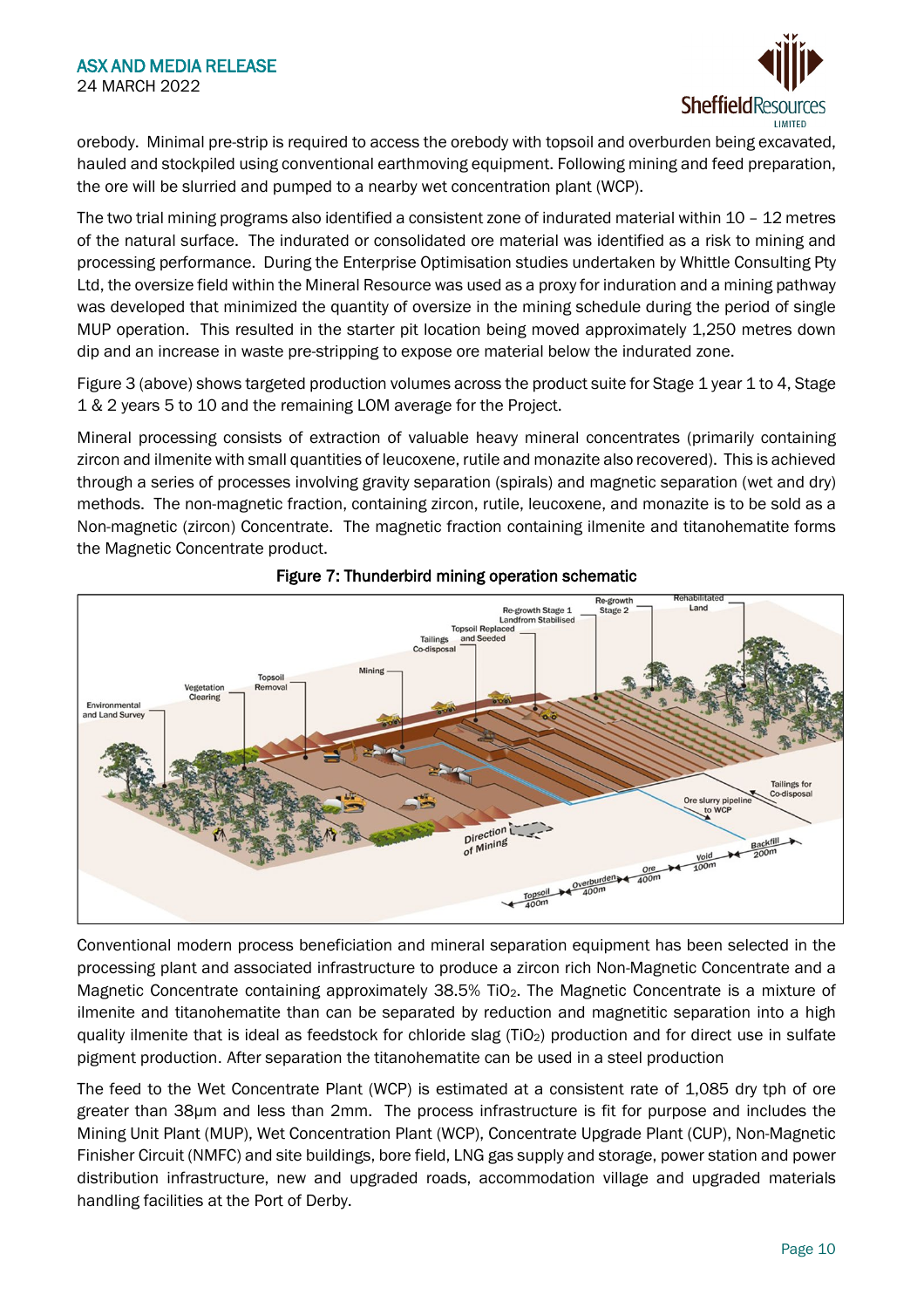

KMS has selected the Port of Derby as its base case logistics solution and is exploring the use of the Port of Broome as an opportunity to reduce operating risk. No significant difference in capital or operating expenditures are expected as both solutions are assumed to be provided on a Build-Own-Operate (BOO) basis.

An 87.5% utilisation factor has been applied to the MUP and WCP operations and a 94% utilisation factor has been applied to the processing operations in determining annual operating hours and throughput capacity respectively. The MUP and WCP operations and the processing operations can operate independently of each other due to the installation of heavy mineral concentrate (HMC) stockpiles between the WCP and CUP plant areas. The HMC stockpiles significantly increase operational flexibility.

The KMS BFS process and plant capital costs have informed an EPC (engineer, procure and construct contract for the Stage 1 processing plant executed with GR Engineering Services Limited (GRES). The processing infrastructure is based on a process design and PFDs, mechanical equipment lists and plant and an overall mine site layout, which has been reviewed and agreed with KMS, GRES and third party independent technical experts. KMS and GRES have executed a fixed price lump sum EPC agreement totalling \$179.5m (refer ASX announcement "*KMS Executes EPC Construction and Offtake Agreements*" dated 24 March 2022) inclusive of recovery and performance test guarantees.

Capital costs for the Stage 2 expansions were estimated by KMS on a factored basis to replicate the current plant area and utilise common or expended elements within the Stage 1 plant area where appropriate to do so.



# Figure 8: Thunderbird processing flowsheet

Non-Processing Infrastructure (NPI) scope items are consistent with the 2019 BFS Update in terms of physical definition. However commercial and execution arrangements will be different to previous studies for the following scope items:

- Power and Gas Facility supplied under BOO arrangement
- Village infrastructure supplied as procurement of new units and installation. Accommodation for the Stage 2 expansion has been cost as a new build.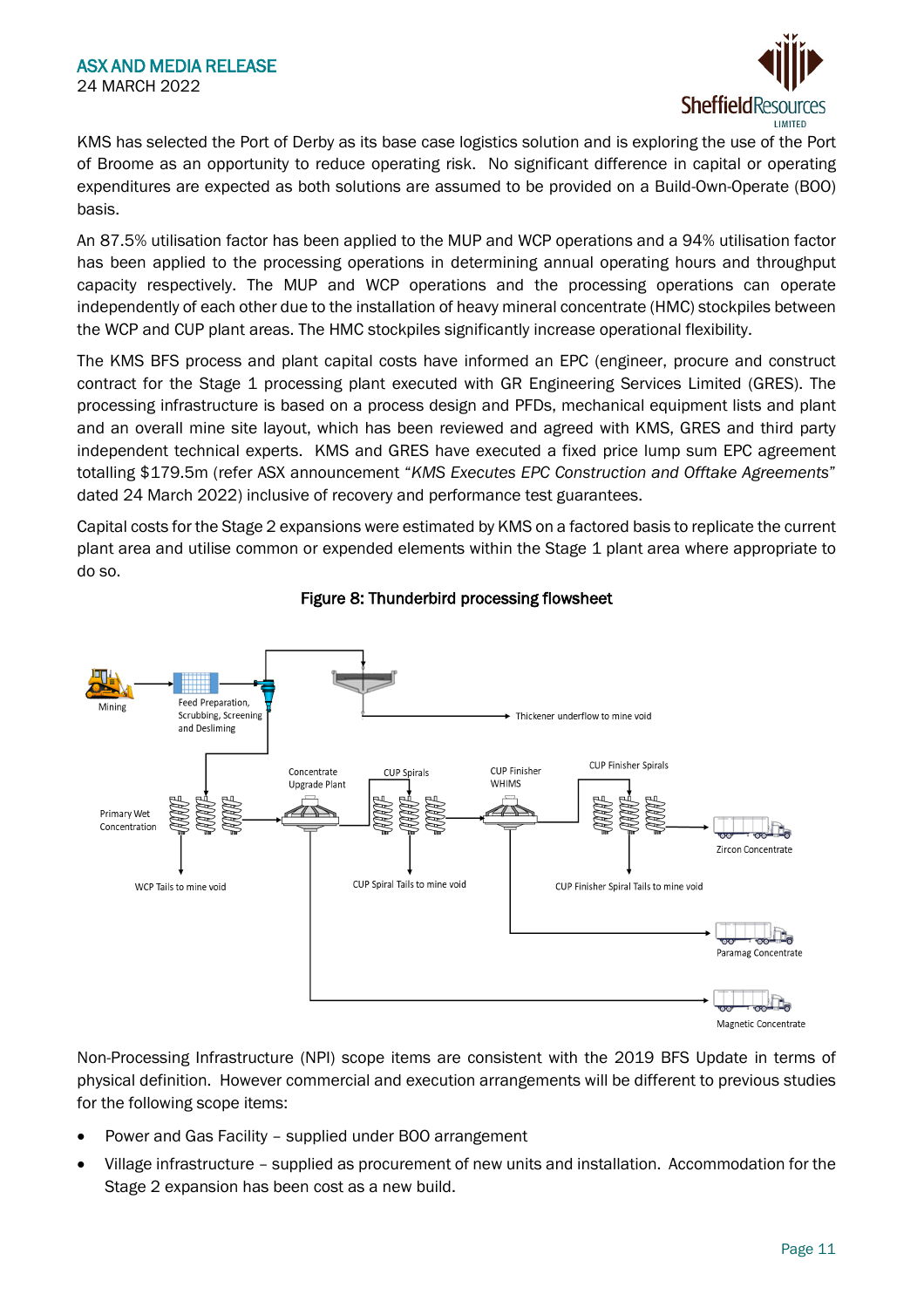

The Stage 1 NPI scope items are well defined and capable of being executed as execution strategy and plans are in place with appropriate contracts and management capacity. Estimates of the Stage 2 expansion have been made based on the Stage 1 requirements.

#### Thunderbird Ore Reserve Update

The Ore Reserve of 754 million tonnes at 11.0% HM contains 83 million tonnes of HM compared to the previous Ore Reserve of 748 million tonnes at 11.2% HM containing 84 million tonnes of HM (refer ASX announcement "*Thunderbird Ore Reserve Update*" 24 March 2022). The Ore Reserve update reflects changes in market product pricing, the flow sheet, product mix, ore feed blending strategy and geotechnical information and mining cost data gathered from the trial mining programs at Thunderbird. The majority of the cost estimates applied to determine the Ore Reserve have been informed by negotiated agreements or cost estimates prepared by independent third parties. In addition, binding offtake agreements account for approximately 80% of estimated Stage 1 development revenues.

The Ore Reserve for Thunderbird, as at 24 March 2022, is outlined in the Table below:

| <b>Ore Reserve</b>         | Valuable HM Grade (In-Situ) <sup>1</sup> |                     |                      |                  |                  |                        |                    |                  |
|----------------------------|------------------------------------------|---------------------|----------------------|------------------|------------------|------------------------|--------------------|------------------|
| Reserve<br><b>Category</b> | Material (Mt)                            | <b>HM</b><br>$(\%)$ | <b>Zircon</b><br>(%) | HiTi Leuc<br>(%) | Leucoxene<br>(%) | <b>Ilmenite</b><br>(%) | Oversize<br>$(\%)$ | Slimes<br>$(\%)$ |
| Proved                     | 239                                      | 12.9                | 0.96                 | 0.29             | 0.28             | 3.4                    | 14                 | 16               |
| Probable                   | 514                                      | 10.1                | 0.79                 | 0.26             | 0.27             | 2.9                    | 11                 | 15               |
| <b>Total</b>               | 754                                      | 11.0                | 0.84                 | 0.27             | 0.27             | 3.1                    | 12                 | 15               |

## Table 4: Thunderbird Ore Reserve March 2022

| <b>Ore Reserve</b>  |                         |                   |                  | Mineral Assemblage <sup>3</sup> |                         |                     |                        |                    |                         |
|---------------------|-------------------------|-------------------|------------------|---------------------------------|-------------------------|---------------------|------------------------|--------------------|-------------------------|
| Reserve<br>Category | <b>Material</b><br>(Mt) | <b>HM</b><br>(Mt) | <b>HM</b><br>(%) | <b>Zircon</b><br>$(\%)$         | <b>HiTi Leuc</b><br>(%) | Leucoxene<br>$(\%)$ | <b>Ilmenite</b><br>(%) | Oversize<br>$(\%)$ | <b>Slimes</b><br>$(\%)$ |
| Proved              | 239                     | 31                | 12.9             | 7.5                             | 2.2                     | 2.2                 | 27                     | 14                 | 16                      |
| Probable            | 514                     | 52                | 10.1             | 7.8                             | 2.6                     | 2.6                 | 28                     | 11                 | 15                      |
| Total               | 754                     | 83                | 11.0             | 7.7                             | 2.4                     | 2.5                 | 28                     | 12                 | 15                      |

1.Ore Reserves are presented both in terms of in-situ VHM grade, and HM mineral assemblage. Tonnes and grades have been rounded to reflect the relative<br>accuracy and confidence level of the estimate, thus the sum of columns disclosed under the JORC Code (2012). Refer to Sheffield's ASX announcement dated 24 March 2022 titled "*Thunderbird Ore Reserve Update* " for further detail. Ore Reserve is reported to a design overburden surface with appropriate consideration for modifying factors, costs, mineral assemblage, process recoveries and product pricing.

2.The in-situ grade is determined by multiplying the percentage of Heavy Mineral (HM) by the percentage of each valuable heavy mineral within the heavy mineral assemblage at the mineral resource block model scale. Tonnes and grades have been rounded to reflect the relative accuracy and confidence level of the estimate, thus the sum of columns may not equal. See Appendix A for additional details.

3.Mineral Assemblage is reported as a percentage of HM Grade. It is derived by dividing the in-situ grade by the HM grade.

# Mineral Sands Market

Thunderbird, one of the largest undeveloped mineral sands projects in the world, is well located with respect to offtake customers in Asia. China consumes more than 50% of the world's zircon and ilmenite feedstocks. China is the dominant consumer of zircon and titanium rich concentrates, consuming approximately 90-95% of all concentrates consumed globally.

KMS commissioned independent mineral sands consultant TZMI to provide expert opinion on the relevant markets and pricing for the Thunderbird products.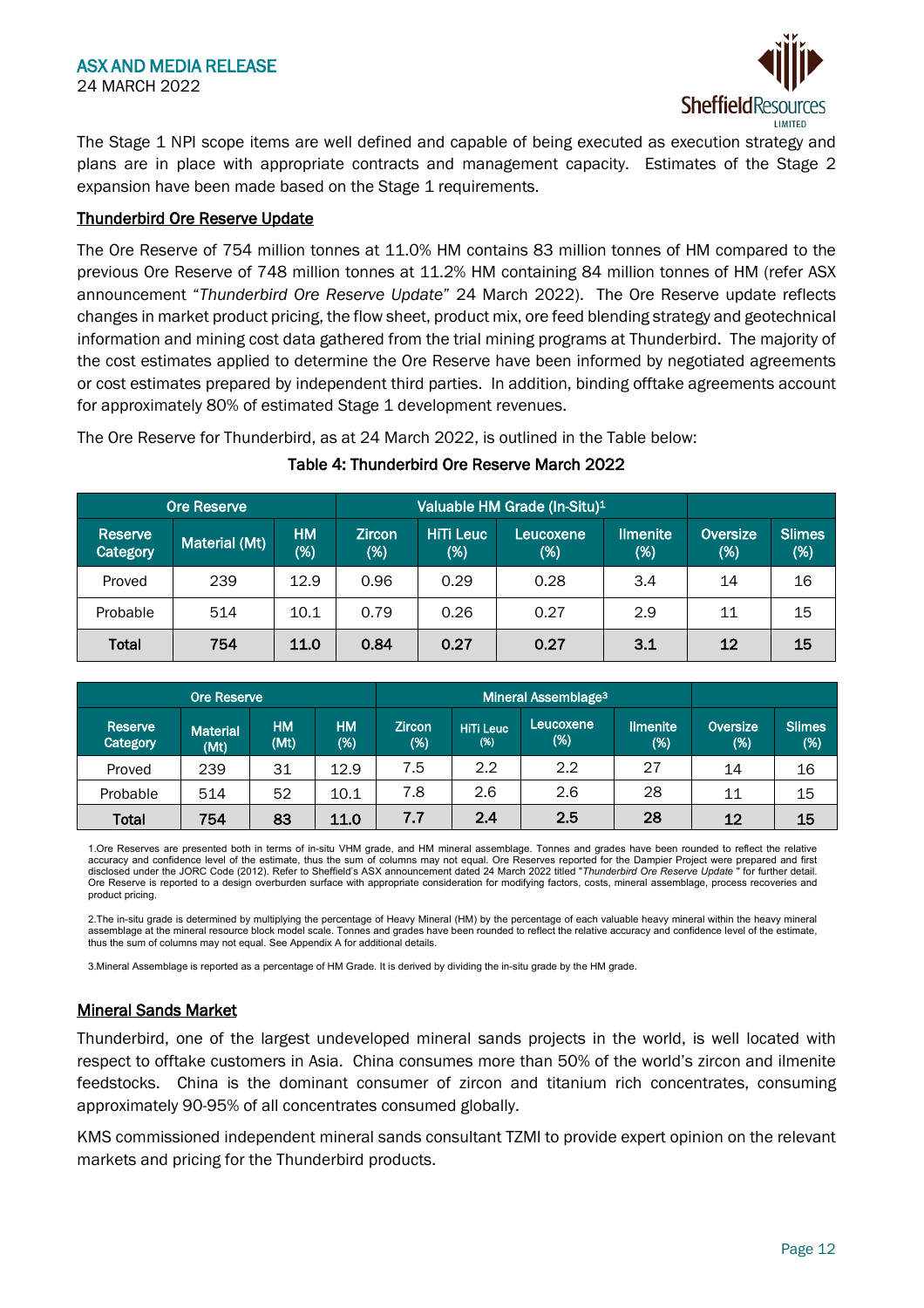

The TZMI long term inducement price for premium zircon is US\$1,516 per tonne FOB. Current pricing is higher than US\$2,000 per tonne and peak pricing is forecast for the latter part of 2022 at US\$2,200 per tonne before dipping slightly to an estimated price of US\$1,900 per tonne over the following two years.

Price increases in recent years are closely linked to the supply side constraints for high-grade zircon products. With limited new supply entering the market, coupled with several of the larger deposits globally nearing the end of operation, supply side constraints are expected to continue. This shortfall in supply of high-grade zircon products has contributed to the rapidly increasing the appetite for zircon rich concentrates in China, with many concentrate processing plants actively seeking increased supply of zircon rich concentrates. Through 2019 to 2021, TZMI have reported imports of approximately one million tonnes annually, with the increased demand supporting expansion of existing processing facilities as well as the construction of new processing facilities.

The Thunderbird zircon rich Non-Magnetic Concentrate is expected to be a high demand product due to the high percentage of high grade zircon, high-quality titanium and rare earth oxides contained within the product.



Figure 9: Zircon Supply and Demand (Actual and Forecast)<sup>1</sup>

1. Source: TZMI and Company estimates

Total demand for titanium feedstocks reported by TZMI is forecast to grow from circa 8.5 million TiO<sub>2</sub> units in 2021 to 10.5 million TiO<sub>2</sub> units by 2030. Sulfate ilmenite is the largest sector of the TiO<sub>2</sub> feedstock market and is forecast to grow from circa 5 million TiO<sub>2</sub> units to 6 million TiO<sub>2</sub> units by 2030. Sulfate ilmenite is predominantly used in the production of sulfate pigment and or titanium slag. The titanium slag sector is the fastest growing sector in the titanium feedstock market and sulfate ilmenite is the preferred feedstock for this process.

The magnetic concentrate produced by Thunderbird is a mixture of ilmenite and titanohematite than can be separated by reduction and magnetitic separation into a high quality ilmenite that is ideal as feedstock for chloride slag (TiO<sub>2</sub>) production which is the intended use by Yansteel.

High grade TiO<sub>2</sub> minerals or upgraded material such as slag and synthetic rutile have usually been used to produce chloride pigment, however sourcing such high grade material as a feedstock is becoming challenging. Ore depletion of several mineral sands operations and a lack of new mineral sands deposit discoveries are evident. The chloride-slag production method is expanding rapidly in China and is a market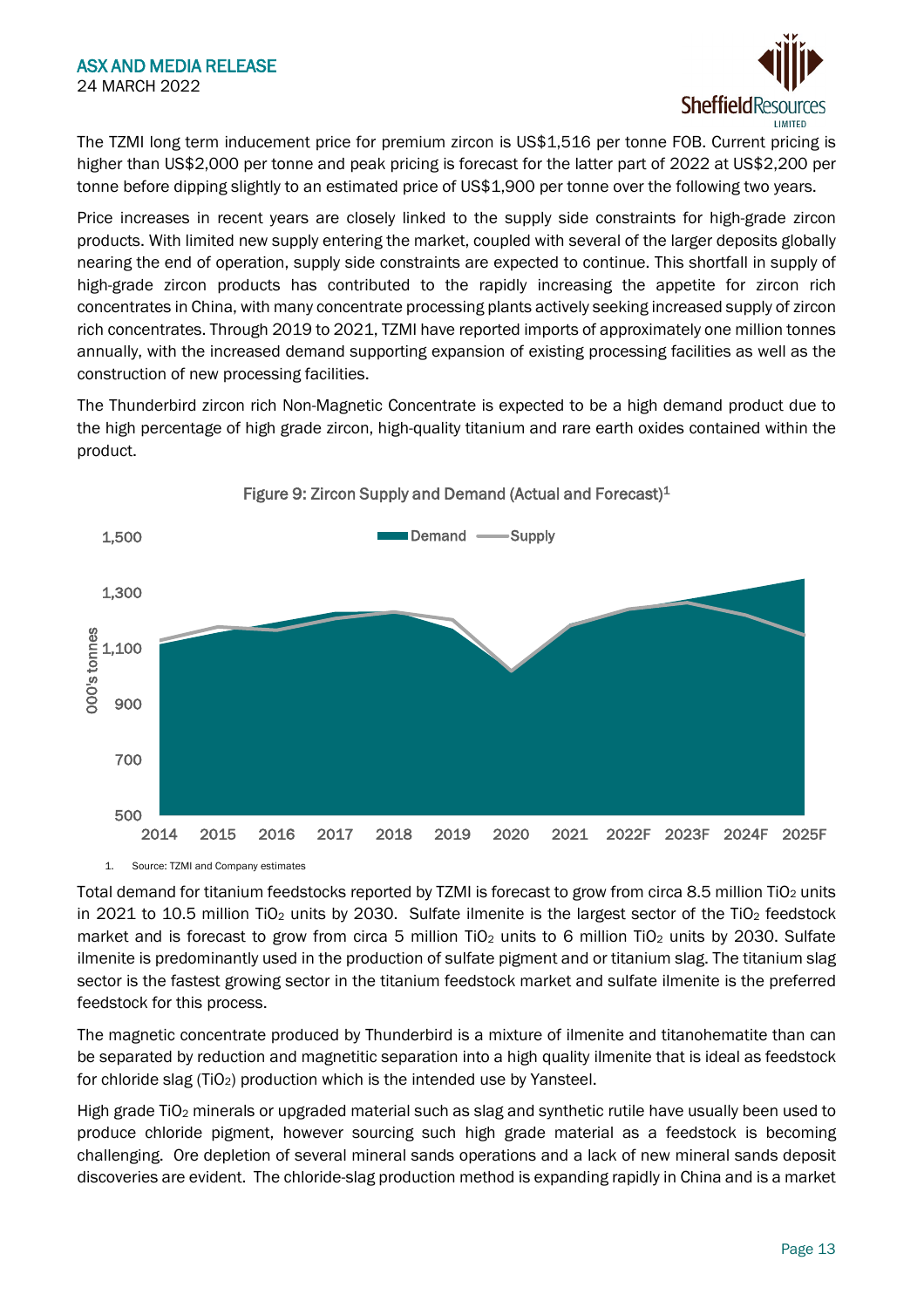

for TiO2 feedstock that previously was almost solely restricted to vertically integrated pigment producers in Europe, Africa, and North America.

However, demand for sulfate ilmenite as feed chloride slag (titanium slag) production is continuing to experience strong and consistent growth, which is forecast to continue over the period of 2020-2023 and beyond.

Following the formation of KMS in 2021, KMS has a 100% offtake in place for the ilmenite product, contracted by Yansteel. With the change in the flowsheet to produce a Magnetic Concentrate in lieu of LTR Ilmenite, KMS has concluded a binding offtake agreement with Yansteel for all Stage 1 estimated ilmenite production, whilst approximately 75% of the zircon rich Non-Magnetic Concentrate (NMC) product has been committed to by three other significant customer groups. The committed offtake represents over 80% of the value of all products to be produced at Thunderbird.



# Figure 10: Sulfate Ilmenite Supply & Demand (Actual and Forecast) 1,2

1. End Use includes Sulfate Pigment and Other Sectors that consume sulfate ilmenite without upgrading to slag<br>2. Sourced from TZMI November 2021 and Sheffield estimates

2. Sourced from TZMI November 2021 and Sheffield estimates

Furthermore, KMS identified value in a Paramagnetic Concentrate (PMC) as a co-product stream that is of interest to customers for its contained zircon and titanium and rare earth oxides. PMC offtake has been requested by several prospective customers, however KMS has chosen not to enter into contracts at this time. PMC product represents less that 5% of total sales revenue to be derived from Thunderbird.

# Material Regulatory Approvals and Other Factors informing the KMS BFS assumptions

#### *Environmental, Native Title and Tenure*

All Project environmental approvals from State and Federal Government are in place. These include:

- Ministerial Statement 1080,
- Department of Water and Environmental Works Approval
- License to take Water GWL201977(1)
- Australian Government Department of Environment and Energy EPBC approval 2018-7648

Amendments to secondary approvals being the Works Approval, Mining Proposal and the Groundwater License will be required over time as these approvals relate to details of Project design and implementation associated with the staged development of the Project and increases in mining and processing capacity. The current approvals strategy ensures the Project is fully approved at all Stages, but also maintaining flexibility in scope, timing and licensing and approval costs.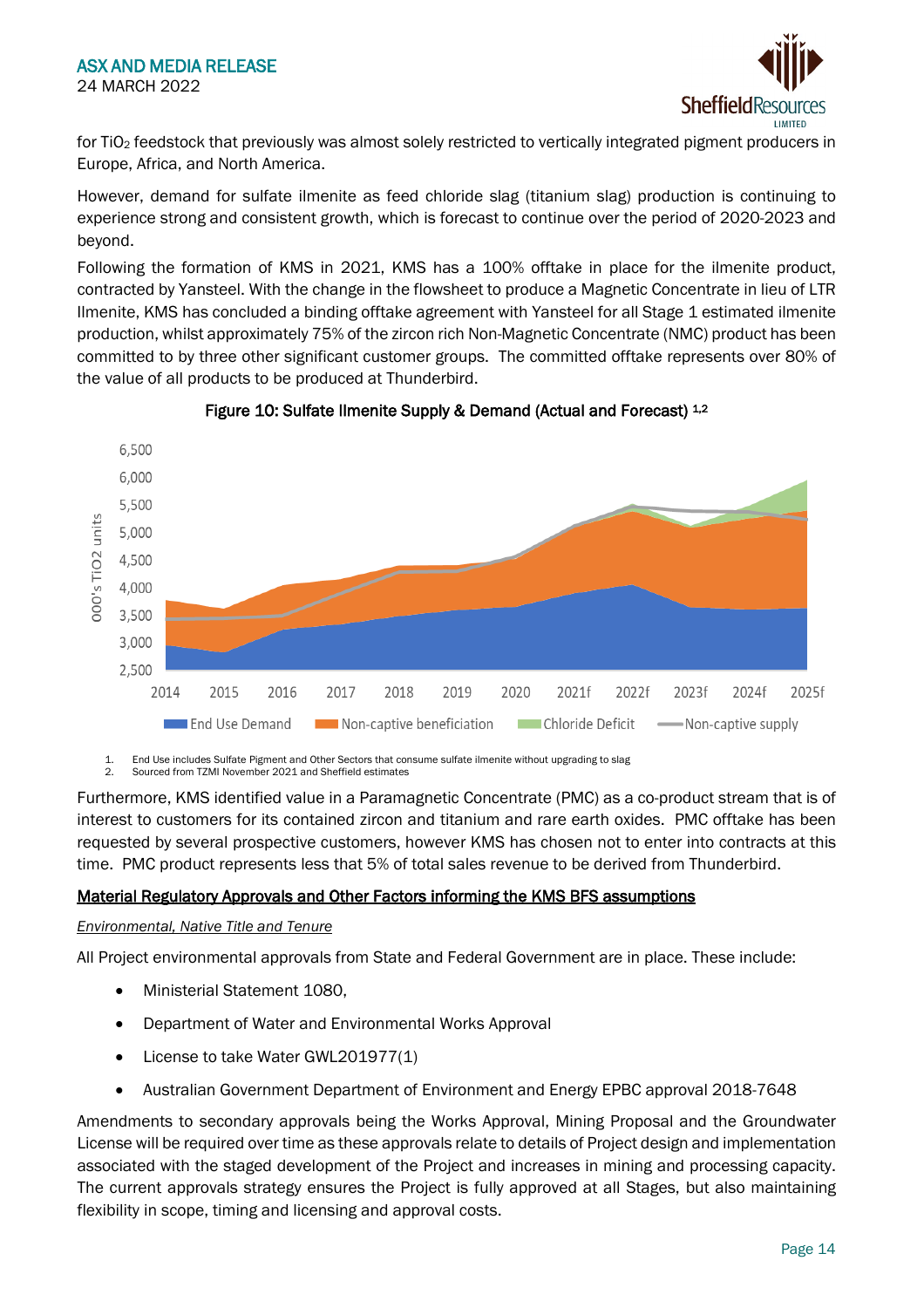

The Project has a granted Mining Lease and Native Title and Heritage agreements. The Company signed a Co-existence Agreement (Native Title Agreement) for Thunderbird on 31 October 2018. The Co-existence Agreement establishes the framework by which KMS can work with the Traditional Owners to protect Aboriginal heritage and the environment while delivering sustainable employment and business outcomes for Traditional Owners and the wider Aboriginal community.

In 2018, an ethnographic site was registered over the Mining Lease by a third-party non-member of the Mt Jowlaenga Polygon #2 Named Applicants, which is now part of the Joombarn Buru Native Title Determination. This was addressed via a Section 18 process under the Aboriginal Heritage Act, 1972, in consultation and with the consent of Mt Jowlaenga Polygon #2 Named Applicants and the Kimberley Land Council (KLC).

The Thunderbird Project comprises 483 square km of mining tenure in the West Kimberley Mineral Field of Western Australia. All the mining tenements within the Project are 100% held by Thunderbird Operations Pty Ltd, a 100% subsidiary of Kimberley Mineral Sands.

Mining and processing operations will be conducted on mining lease M04/459 whilst the accommodation village will be located on miscellaneous license L04/85. The Project's access roads and future power and pipeline corridors will be on granted miscellaneous licenses L04/82, L04/83, L04/84 and L04/86.

The Project straddles the boundary of two pastoral leases, mining lease M04/459, miscellaneous licenses L04/84 – L04/86, the northern portion of miscellaneous license L04/82 and miscellaneous licenses L04/92 and L04/93 are within the Mt Jowlaenga Pastoral Lease (N050161), and the southern portion of miscellaneous license L04/82 and miscellaneous license L04/83 are within the Yeeda Pastoral Lease (N050691). Both pastoral leases are owned and operated by Yeeda Pastoral Company Pty Limited. KMS is currently negotiating an agreement with the pastoral lessee in respect of the rights and obligations to mine and operate on the pastoral lease.

The southern portions of miscellaneous licenses L04/82 and L04/83 where they intersect with the Great Northern Highway fall within the overlying Crown Reserve 9697 (Kimberley De-Grey Stock Route) managed by the Department of Regional Development and Lands. KMS has engaged the relevant authority and there are no outstanding matters regarding the required construction and use of the entry.

An assessment has considered existing key characteristics for the Ministerial Statement 1080 (State environmental approval) and the EPBC Act Approval 2016/7648 (Federal environmental approval). The increased level of activity in Stage 2 is expected to require a change of two key characteristics of the State environment approval being:

- A forecast land clearing area increase of approximately 124 ha of the approved total of 1,635 ha. This approval would not be required until approximately Year 30 of the Project.
- A proposed increase in return truck movements for products on public roads between Thunderbird and the Port of Derby. This approval would not be required until Year 5 of the Project, when Stage 2 moves into operation.

Both changes to the approved key characteristics are expected to be obtained using the provisions of Section 45C of the EP Act. This relates to non-significant changes where the changes are considered not likely to result in significantly different environmental impacts to what has already been assessed. Approval for such changes are typically able to be obtained in a six month timeframe, after submission of the application.

Amendments to secondary approvals being the Works Approval, Mining Proposal and the Groundwater Licence will be required over time as these approvals relate to details of Project design and implementation associated with the staged development of the Project and increases in mining and processing capacity.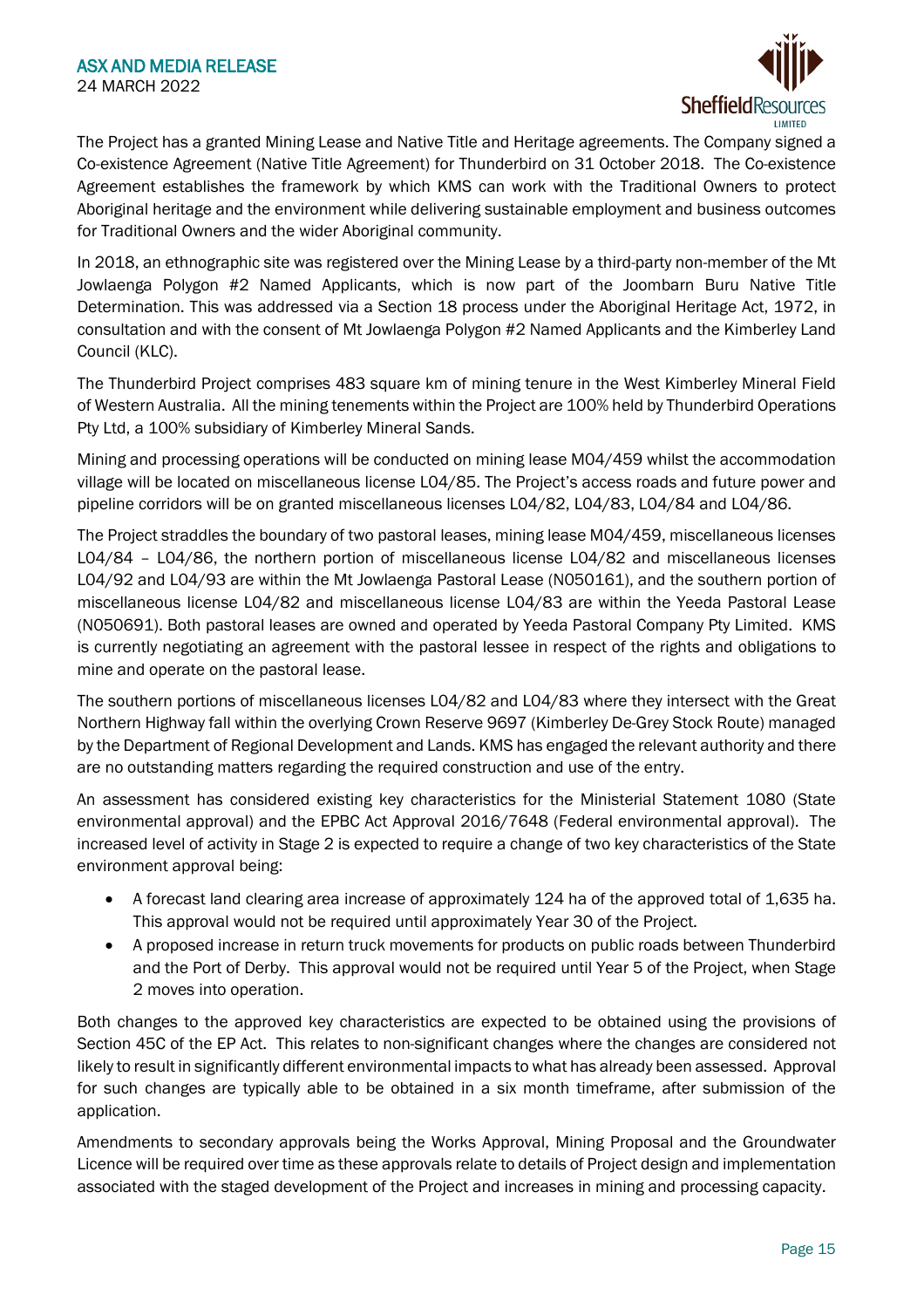

## *Logistics and Port Access*

Thunderbird is conveniently located near two existing ports: Port of Broome is located 148km from the Project including 115km of major national highway, and the Port of Derby is at a distance of 146km, including 113km of major national highway. It is proposed the product will be trucked from mine to port.

Port of Derby has been selected for exporting bulk products for the purposes of the KMS BFS, as it has existing bulk loading facilities conveyor and shiploader and an access agreement in place for port storage, wharf and bulk handling facility with the Shire of Derby West Kimberley. Bulk products will be stored in a purpose-built 100kt facility (Stage 1) at the port and loaded by conveyor onto barges, increased to 150kt (Stage 2) with transhipped 20-30kms to meet a moored ocean-going vessel where products will be transferred. The barging & transshipment of bulk products has been successfully operated by previous users at 500ktpa.

KMS is exploring the use of Port of Broome as an opportunity to lower operating risk. The Port of Broome is well equipped with existing infrastructure and stevedoring services to load products directly to ship hold. No significant difference in capital or operating expenditures is expected and both solutions are assumed to be provided on a Build-Own-Operate (BOO) basis. KMS estimate of overall cost to vessel hold do not vary materially between either option, however consideration of operating factors and/or commercial arrangements or benefit to customers may lead to a change to the Port of Broome. Subject to activities being substantially complete to enable this transition, export through the Port of Derby using a BOO arrangement is assumed. Appropriate allowance has been made for the relevant operating cost charges.

# **Project Execution Capability**

KMS has commenced building internal capacity to manage the execution of the various scopes of work, project implementation. Following the inception of the KMD joint venture in 2021, KMS has recruited key personnel including Project Director, Chief Financial Officer and General Manager People for project execution activities. Other key project construction and execution staff have also been recruited to execute the project. Project planning is underway to manage all aspects of the Project to a Financial Investment Decision and immediately thereafter move into full execution.

An EPC construction contract has been executed with GRES. Other material contracts including, gas supply, power generation and mining services are at an advanced stage of completion and remain subject to a Final Investment Decision.

# **Project Financing**

Development of Thunderbird commenced in mid-2021 utilising \$130.1m of equity funding provided by Yansteel following completion of the joint venture transaction. KMS does not have the capacity to solely fund the full development of the Thunderbird Mineral Sands Project. Requisite funding from third party project financing sources including government funding providers, mining credit funds, senior secured bond products and royalty/streaming providers are potential sources of project finance.

KMS is currently progressing project financing arrangements with NAIF, following NAIF's completion of a non-binding strategic assessment in late 2021. Due diligence processes are well advanced, supported by commissioned independent technical experts. Subject to completion of due diligence, definitive documentation, approvals and customary conditions precedent, proposed project financing is targeted for completion by late Q2 2022.

In parallel with the NAIF process, expressions of interest have been sought from mining credit funds, senior secured bond products and royalty/streaming providers. Term sheet negotiations are currently in progress, with KMS assessing and evaluating a commercial debt tranche to be concluded in parallel with the forecast NAIF financing process.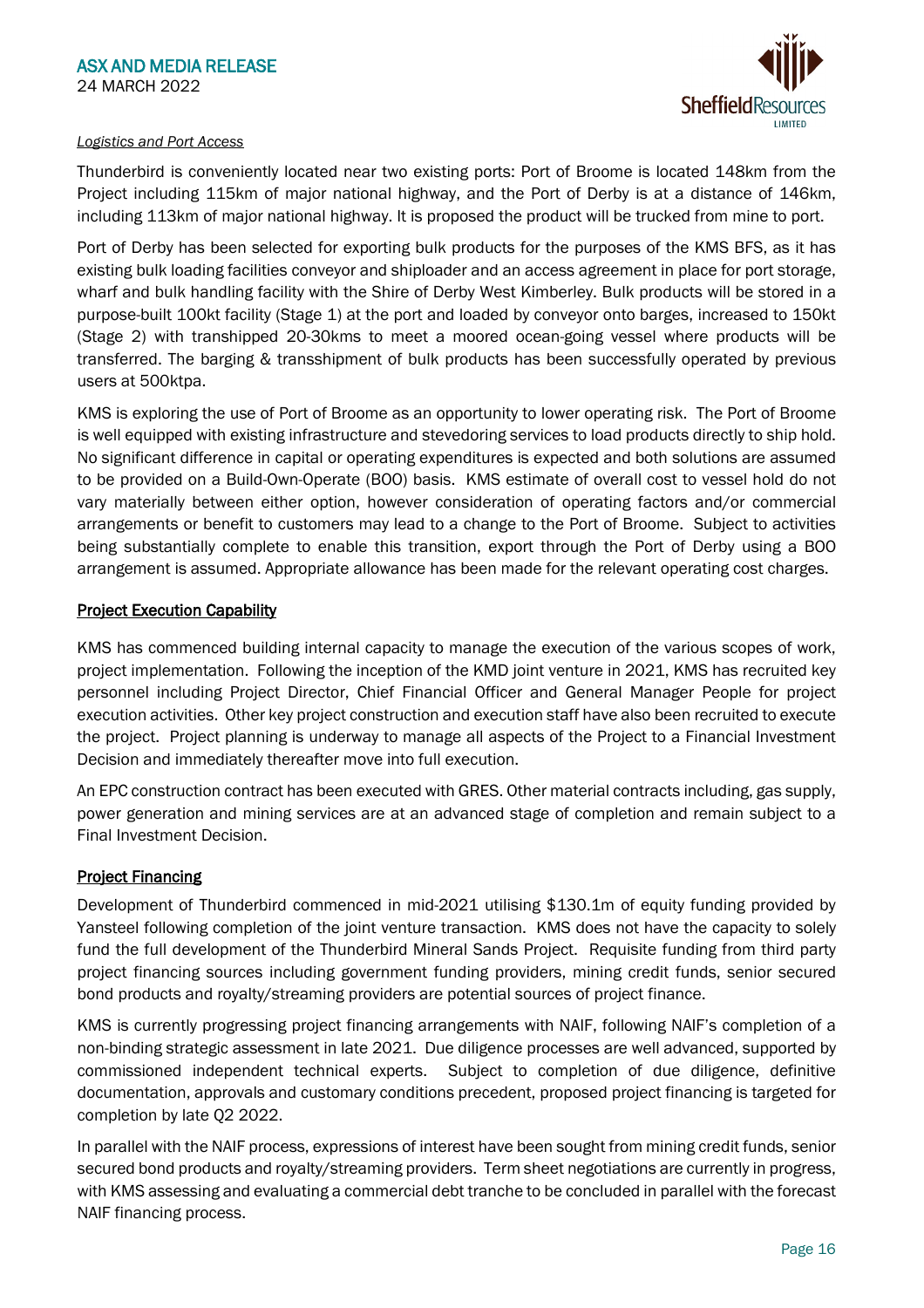## ASX AND MEDIA RELEASE 24 MARCH 2022



Equity funding will be from a combination of KMS sunk equity, KMS cash reserves and equity contributions from Sheffield and Yansteel.

# Project Timetable

The proposed Project timeline and estimate to first production in 2024 is described below.

# Figure 11: Targeted Timeline to Production

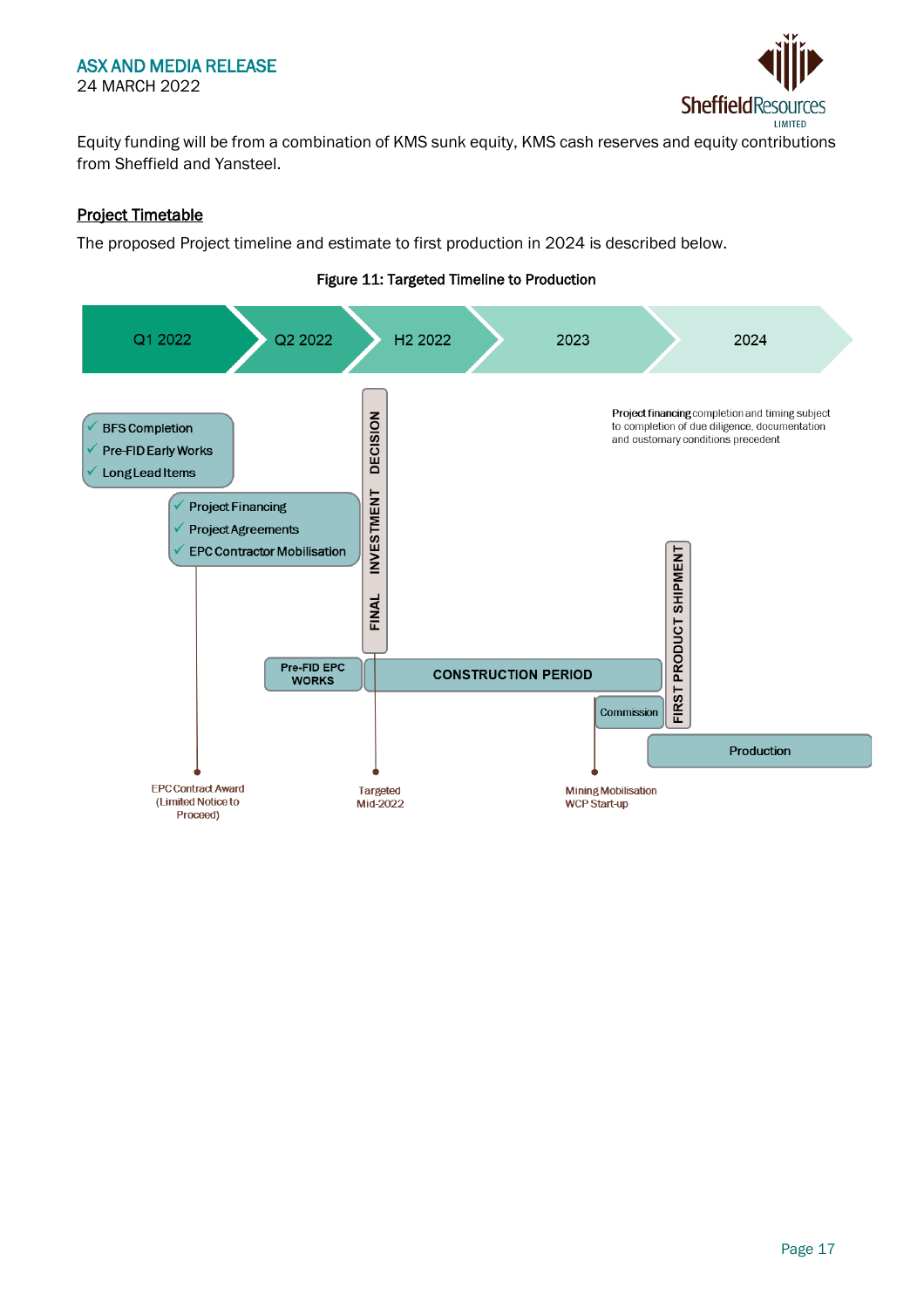

#### COMPLIANCE STATEMENTS

Information and documentation which forms the basis of the KMS BFS in relation to Mineral Resources, Ore Reserves and metallurgy and process design has previously been reported as detailed below. The Company confirms that it is not aware of any new information or data that materially affects the information included in the relevant market announcements and, in the case of the July 2016 Thunderbird Mineral Resources and the March 2022 Thunderbird Ore Reserve, that all material assumptions and technical parameters underpinning the estimates in the relevant market announcement continue to apply and have not materially changed. The Company confirms that the form and context in which the Competent Person's findings are presented have not been materially modified from the original market announcements.

#### PREVIOUSLY REPORTED INFORMATION

**The Mineral Resources and Ore Reserves of Sheffield have been extracted from Sheffield's ASX releases;**

"THUNDERBIRD ORE RESERVE UPDATE" 24 March 2022 "MINERAL RESOURCE AND ORE RESERVE STATEMENT" 24 September 2019 "THUNDERBIRD ORE RESERVE UPDATE" 31 July 2019 "THUNDERBIRD ORE RESERVE UPDATE" 16 March 2017 "SHEFFIELD DOUBLES MEASURED MINERAL RESOURCE AT THUNDERBIRD" 5 July 2016

A copy of these announcements is available at http://www.sheffieldresources.com.au/

#### **Bankable Feasibility Study ("BFS")**

This document contains information that relates to a Bankable Feasibility Study. This information was extracted from the following ASX releases by Sheffield: "KMS BANKABLE FEASIBILITY STUDY PRESENTATION" 24 March 2022 "BFS UPDATE MATERIALLY IMPROVES PROJECT ECONOMICS" 31 July 2019 ''THUNDERBIRD BFS DELIVERS OUTSTANDING RESULTS" 24 March, 2017

#### **Other Extracted Information**

In addition to those ASX releases referred to above, this Information Memorandum contains information extracted from the following ASX releases:

"JOINT VENTURE COMPLETION AND BOARD RESTRUCTURE" 12 March 2021 "SHEFFIELD AND YANSTEEL EXECUTE BINDING JV AGREEMENTS" 6 January 2021 "NAIF COMPLETES THUNDERBIRD STRATEGIC ASSESSMENT" 19 November 2021 "TRANSFORMATIONAL THUNDERBIRD JOINT VENTURE" 11 August 2020 "NATIVE TITLE AGREEMENT SIGNED BY TRADITIONAL OWNERS" 1 November 2018 "MINING LEASE GRANTED OVER THUNDERBIRD MINERAL SANDS PROJECT" 26 September 2018 "FEDERAL ENVIRONMENTAL APPROVAL GRANTED FOR THUNDERBIRD" 28 September 2018 "DOZER TRAP MINING METHOD PREFERRED FOR THUNDERBIRD" 17 September 2015

The Company confirms that it is not aware of any new information or data that materially affects the information included in the relevant market announcements and, in the case of estimates of Mineral Resources and Ore Reserves, that all material assumptions and technical parameters underpinning the estimates in the relevant market announcement continue to apply and have not materially changed. The Company confirms that the form and context in which the Competent Person's findings are presented have not been materially modified from the original market announcements.

#### FORWARD LOOKING AND CAUTIONARY STATEMENTS

The contents of this announcement reflect various technical and economic conditions at the time of writing. Given the nature of the resources industry, these conditions can change significantly over relatively short periods of time. Consequently, actual results may vary from those detailed in this announcement.

Some statements in this announcement regarding estimates or future events are forward-looking statements. They include indications of, and guidance on, future earnings, cash flow, costs and financial performance. Forward-looking statements include, but are not limited to, statements preceded by words such as "planned", "expected", "forecast", "projected", "estimated", "may", "scheduled", "intends", "anticipates", "believes", "potential", "predict", "foresee", "proposed", "aim", "target", "opportunity", "could", "nominal", "conceptual" and similar expressions. Forward-looking statements, opinions and estimates included in this announcement are based on assumptions and contingencies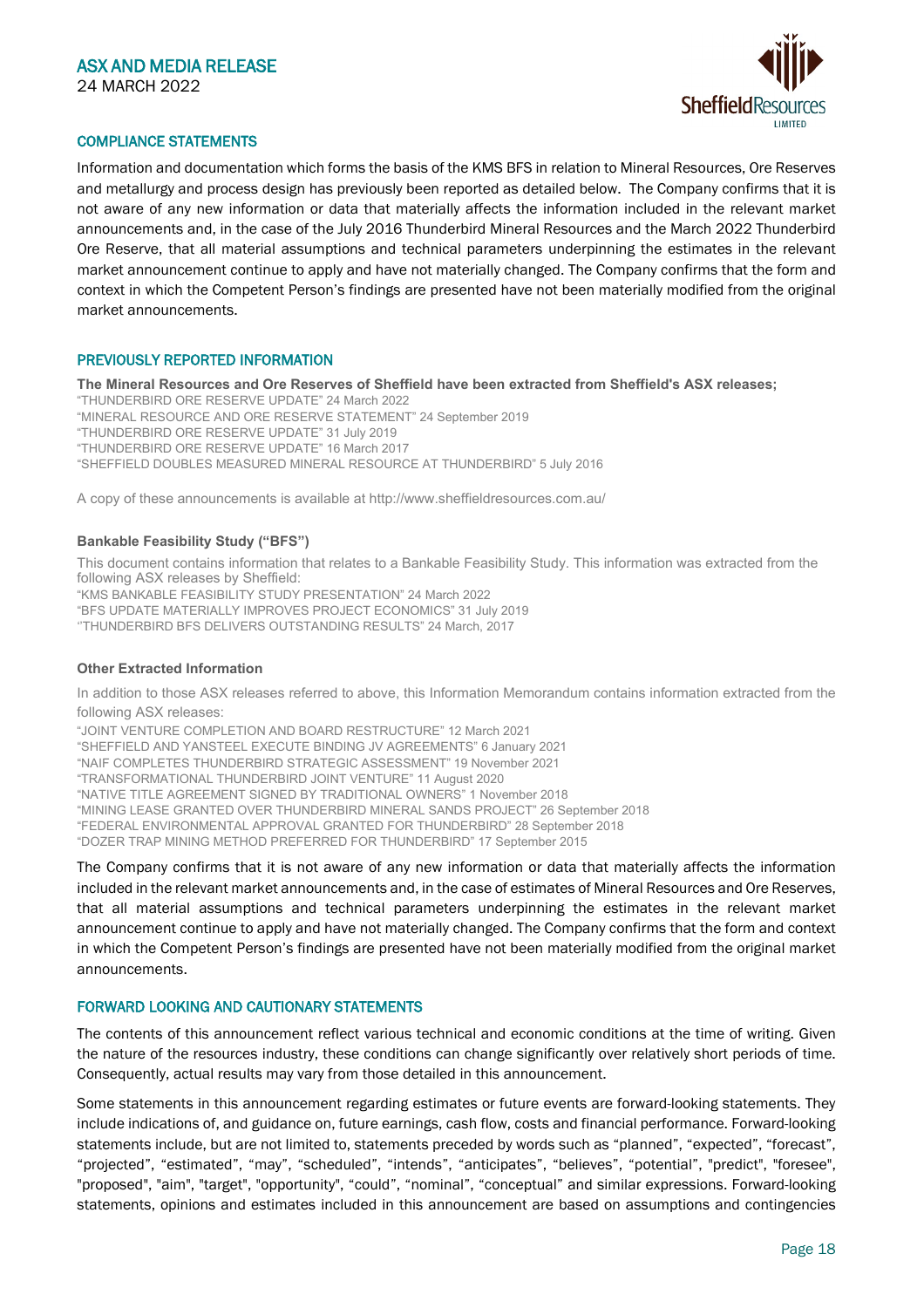

which are subject to change without notice, as are statements about market and industry trends, which are based on interpretations of current market conditions. Please also refer to the additional risk factors described below on Pages 20 - 28.

Forward-looking statements are provided as a general guide only and should not be relied on as a guarantee of future performance. Forward-looking statements may be affected by a range of variables that could cause actual results to differ from estimated results, and may cause the Company's actual performance and financial results in future periods to materially differ from any projections of future performance or results expressed or implied by such forwardlooking statements. There can be no assurance that actual outcomes will not materially differ from these forwardlooking statements.

These statements are subject to significant risks and uncertainties that include but are not limited those inherent in mine development and production, geological, mining, metallurgical and processing technical problems, the inability to obtain and maintain mine licenses, permits and other regulatory approvals required in connection with mining and processing operations, competition for among other things, capital, acquisitions of reserves, undeveloped lands and skilled personnel, incorrect assessments of the value of projects and acquisitions, changes in commodity prices and exchange rate, currency and interest rate fluctuations and other adverse economic conditions, the potential inability to market and sell products, various events which could disrupt operations and/or the transportation of mineral products, including labour stoppages and severe weather conditions, the demand for and availability of transportation services, environmental, native title, heritage, taxation and other legal problems, the potential inability to secure adequate financing and management's potential inability to anticipate and manage the foregoing factors and risks. There can be no assurance that forward-looking statements will prove to be correct. Please refer to the section headed "Key Risks" in Appendix 1 of this announcement for further information.

Where the Company expresses or implies an expectation or belief as to future events or results, such expectation or belief is expressed in good faith and on a reasonable basis. No representation or warranty, express or implied, is made by the Company that the matters stated in this announcement will in fact be achieved or prove to be correct.

Except for statutory liability which cannot be excluded, the Company, its officers, employees and advisers expressly disclaim any responsibility for the accuracy or completeness of the material contained in this announcement and exclude all liability whatsoever (including in negligence) for any loss or damage which may be suffered by any person as a consequence of any information in this announcement or any error or omission there from.

This announcement does not take into account the individual investment objectives, financial or tax situation or particular needs of any person. It does not contain financial advice. You should consider seeking independent legal, financial and taxation advice in relation to the contents of this announcement.

Except as required by applicable law, the Company does not undertake any obligation to release publicly any revisions to any forward-looking statement to reflect events or circumstances after the date of this announcement, or to reflect the occurrence of unanticipated events, except as may be required under applicable securities laws.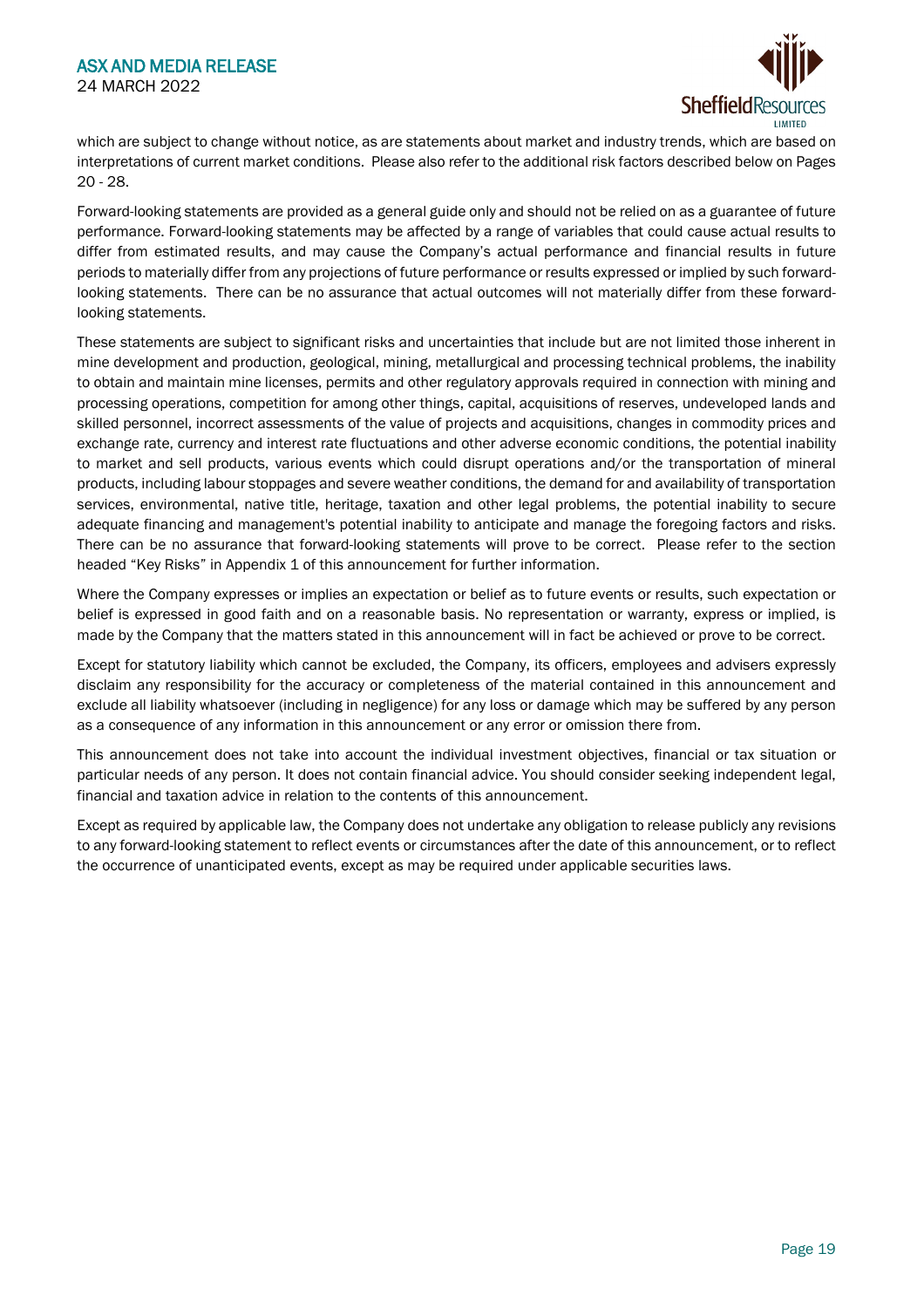

#### APPENDIX 1: KEY RISKS

There are a number of risks, specific to Sheffield Resources Limited, Kimberley Mineral Sands Pty Ltd (KMS) and of a general nature, which may, either individually or in combination, affect the operational and financial performance of KMS, and the industry in which KMS operates. This Appendix describes some, but not all, of the risks associated with KMS which prospective investors should consider together with publicly available information about KMS or the Thunderbird Mineral Sands Project (Thunderbird or Thunderbird Project) before making any investment decisions.

#### 1. RISKS SPECIFIC TO KMS, SHEFFIELD AND THE THUNDERBIRD PROJECT

#### 1.1 Thunderbird Project

First production from the Thunderbird Project is expected in or around early 2024, with the first full year of production and first significant financial contribution (from production) expected in 2025. KMS performance is dependent on the successful completion of Stage 1 of the proposed Thunderbird Project, and thereafter, a future investment decision to enable Stage 2 development. The completion of both stages is subject to a number of risks and uncertainties. For Stage 1, such risks include, but are not limited to the following:

- Slippage in the Stage 1 completion schedule as a result of delays in obtaining, or a failure to obtain government permits or approvals, shortages of or delays in the procurement or supply of labour and materials, or other items necessary for the construction and operation of Stage 1 of the Thunderbird Project, or delays in the negotiation of key contracts or the engagement of personnel.
- Escalation in capital costs for the construction, commissioning, ramp up and development of Stage 1 of the Thunderbird Project.
- Failure to secure Northern Australia Infrastructure Fund (NAIF) Board approval or agree definitive project financing agreements with the State of Western Australia under back-to-back loans from NAIF in respect of proposed debt facilities. Any failure to access project financing from NAIF will require KMS to source alternate financing to complete the development of Stage 1 of the Thunderbird Project.
- Failure to secure sources of project finance from third parties other than NAIF. Any failure to access project financing from third party sources will require KMS to source alternate financing to complete the development of Stage 1 of the Thunderbird Project, including equity financing from its shareholders.
- Failure to comply with environmental conditions placed on environmental approvals obtained by KMS in connection with mine development and operation;
- Inability to secure the development of Stage 1 of the Thunderbird Project within the timeframe and budget on which the Thunderbird Project's development model is predicated.
- Unforeseen conditions or challenges associated with COVID-19 that make completion of Stage 1 the Thunderbird Project economically unfeasible or unattractive.
- Unforeseen geological, physical, environmental, engineering, construction or economic conditions or challenges that make completion of Stage 1 the Thunderbird Project impossible or economically unfeasible or unattractive.
- Unanticipated natural disasters, accidents, political opposition, litigation or other events associated with construction, development or operation of the Thunderbird Project.
- Lack of water, if the current source proves to be insufficient, and technical risks related to dewatering as mining commences and progresses.

Any of these risks or uncertainties could delay, or increase the costs associated with, Stage 1 of the Thunderbird Project or otherwise negatively impact the Thunderbird Project's development or operations, which, in turn, could have a material adverse effect of KMS financial and operational performance.

In addition, any of the aforementioned risks or uncertainties in relation to Stage 1 of the Thunderbird Project may also give rise to an increase in the costs associated with, or delay, Stage 2 of the Thunderbird Project. No assurance can be given that the capital cost and development timeline estimates for Stage 1 or Stage 2 the Thunderbird Project will ultimately be achieved.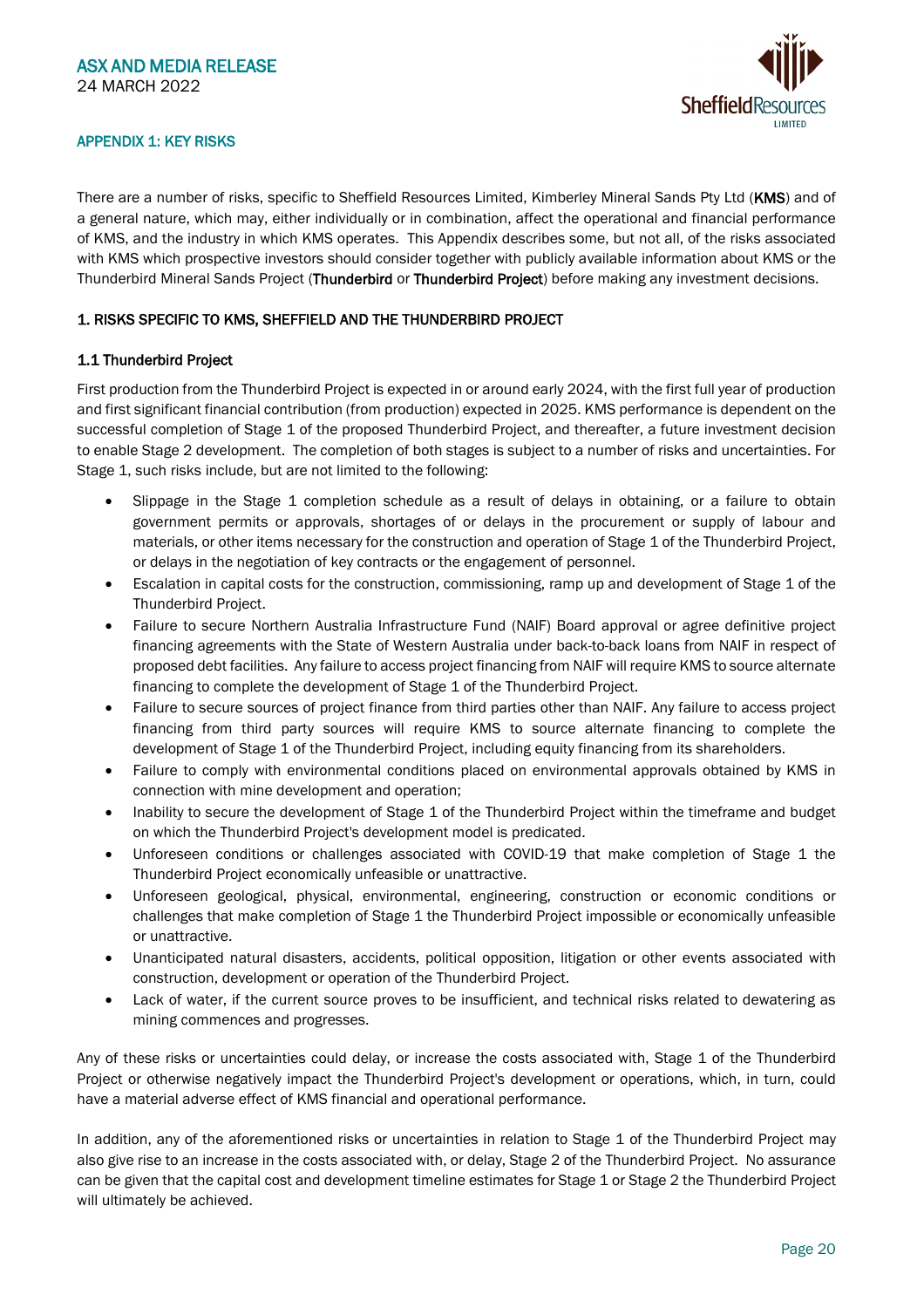

The scope, timing and estimated capital costs for Stage 2 of the development of the Thunderbird Project are management estimates based on the BFS and the EPC contract. The specific scope, timing and estimated capital costs for Stage 2 will be confirmed prior to any future investment decision being made. Accordingly, no assurances can be given in relation to those matters and the indicated operating cost, revenue and production profile included for Stage 2 in this presentation.

#### 1.2 Additional requirements for capital

KMS capital requirements for Stage 1 of the Thunderbird Project depend on a number of factors. Subject to KMS fulfilling necessary conditions precedent required to access funds under project financing facilities, KMS expects to have sufficient funding for the development of Stage 1 of the Thunderbird Project during its construction period, in conjunction with any equity contribution to be provided by KMS shareholders.

While appropriate investigation and due consideration has been applied to estimating the capital costs and other start-up related costs for Stage 1 of the Thunderbird Project, including a degree of contingency, the actual costs incurred in developing Stage 1 of the Thunderbird Project may vary from current estimates. Additionally, the amounts contributed by KMS shareholders, and the amounts available to KMS under proposed project financing facilities, are intended to fund only Stage 1 of the Thunderbird Project.

KMS may require further financing in the future, including to fund Stage 2 of the Thunderbird Project, to fund exploration, or to fund other development or ongoing activities or because operating costs for the Thunderbird Project are different to those anticipated. To the extent that the amounts contributed by KMS shareholders, available to KMS under its debt facilities, or to be sourced from KMS future operating cash flow, are not sufficient to meet its capital or operating expenditure or future funding requirements, as above, KMS may need to seek to fund this expenditure or these requirements through KMS shareholder equity or loan contributions, procuring additional debt funding from its financiers or a combination of each.

The terms that debt financiers are willing to offer may vary from time to time depending on (among other things) macro-economic conditions, the performance of KMS and an assessment of the risks associated with the debt, including the intended use of funds. Any additional debt financing, if available, may involve restrictions on KMS, including its financing and operating activities, or its business strategy.

Any additional equity requested by KMS from its shareholders including Sheffield may result in the dilution of holdings of existing shareholders, with equity raising potentially being undertaken at lower prices than the current market price of Sheffield shares (or the price at which existing shareholders acquired some or all of their Sheffield shares).

#### 1.3 Commodity price volatility

Following the commencement of production at the Thunderbird Project, KMS financial performance will rely on the sale of its mineral sands products to customers under offtake agreements. Mineral sands prices may fluctuate as a result of a number of factors beyond KMS control, including changes to global supply, demand, currency exchange rates, general economic conditions and other factors. Currency exchange rates are relevant because mineral sands prices are denominated in United States Dollars and the income and expenditures of KMS are predominantly taken into account in Australian Dollars. Therefore, KMS will be exposed to the fluctuations and volatility of the rate of exchange between the United States Dollar and the Australian Dollar as determined in international markets.

As noted elsewhere in this presentation, KMS already has in place a number of conditional offtake agreements with proposed customers. The price that KMS will receive for the supply of mineral sands products under those offtake agreements will be determined predominantly through periodic pricing negotiations.

The offtake agreements have a fall-back position if the parties cannot agree on a negotiated price – in most instances, referring to industry prices as published or determined by TZ Minerals International Pty Ltd (TZMI). Accordingly, KMS revenues are directly affected by fluctuations in price, and its ability to maintain its pricing position through those negotiations (including having regard to applicable developments in commodity prices generally). For the reasons mentioned above, KMS can give no assurances as to the prices it will achieve for any of its mineral sands products in the future. Any extended or prolonged decrease in the prices for mineral sands (particularly zircon and ilmenite) could have a material adverse effect on KMS the results of the Thunderbird Project's operations and could make the development or operation of the Thunderbird Project uneconomic.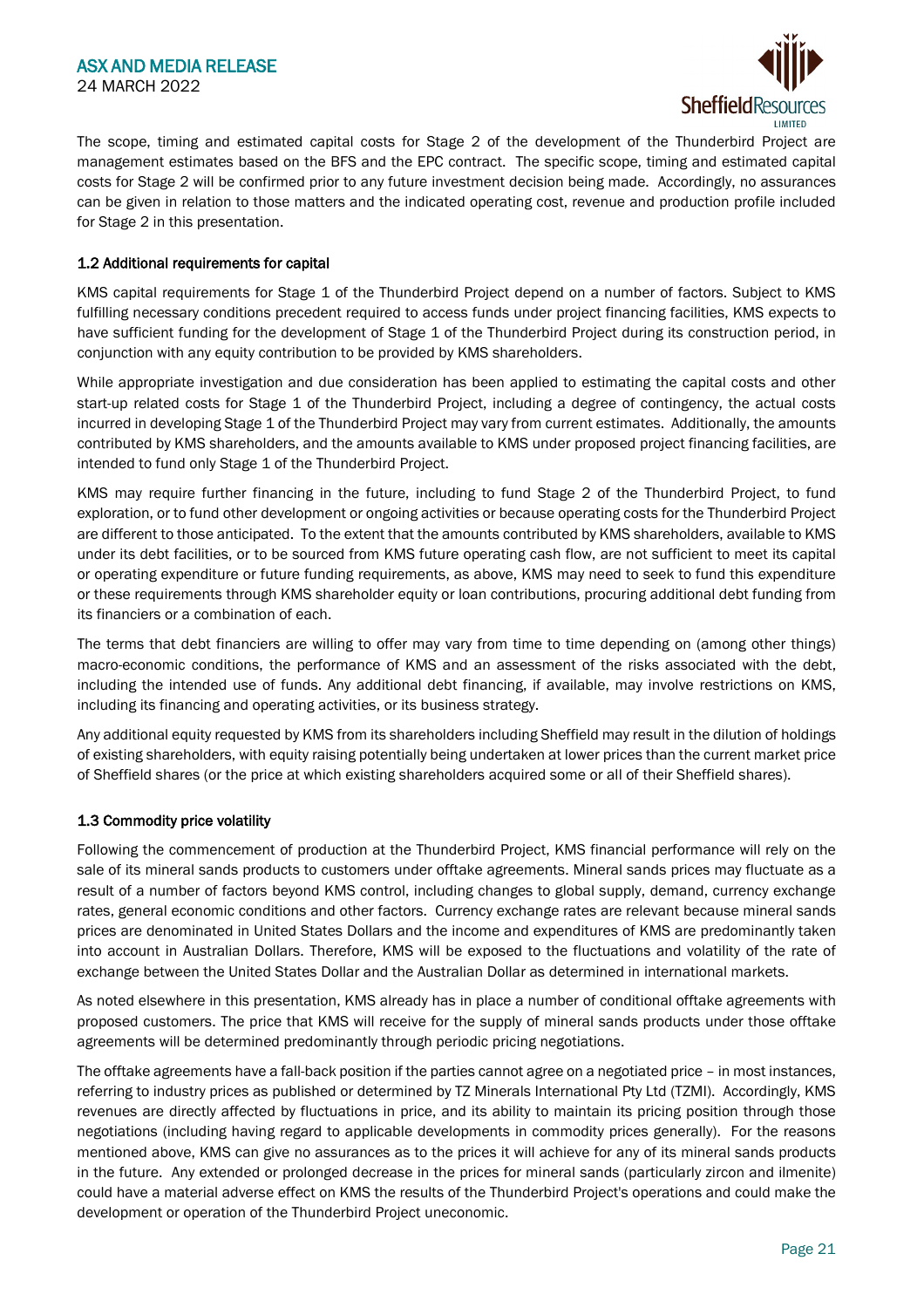

#### 1.4 Supply risk and competition

The mineral sands industry is a concentrated market with a relatively small number of large producers dominating the market, coupled with a variety of much smaller producers.

According to analysis undertaken by TZMI, the mineral sands industry is expected to see a sustained curtailment in supply, particularly within the zircon sector, for the foreseeable future. However, there is no certainty that such supply shortages will exist in the future.

KMS competes with other mineral sands producers on the basis of price, quality and reliability of delivery. KMS main competitors include major international mineral exploration and mining companies, such as Rio Tinto, Tronox, Iluka and Lomon Billions. These competitors are well established and have significantly greater financial resources than KMS. In addition, consolidation among any of KMS competitors could enhance their business, financial resources, competitive position or ability to bring resources from development projects to market faster than KMS.

Discoveries by others of large mineral sands deposits or the development or expansion of projects undertaken by KMS competitors, including those capable of establishing very large projects or those capable of completing projects more quickly than KMS, could create a material increase or oversupply in the market and a significant market imbalance. In addition, KMS own actions in developing the Thunderbird Project are expected to increase supply and may have an impact on prices. KMS can give no assurances that there will not be an oversupply of its products, particularly zircon and ilmenite. Any oversupply of mineral sands could have a material adverse effect on mineral sands prices and therefore the results of the Thunderbird Project's operations.

KMS also faces competition from smaller mineral sands producers that operate in countries where labour and other costs are lower than in Australia, such as Indonesia. If KMS is unable to successfully compete in the markets in which it operates or is unable to establish a competitive position, this could have a material adverse effect on its business, financial condition and results of its future operations.

#### 1.5 Demand risk

A sustained reduction in demand for mineral sands would reduce KMS market and adversely affect prices.

KMS can give no assurances that there will be sufficient demand for its mineral sands products following the commencement of production at the Thunderbird Project. In addition, it is possible that substitutes to KMS mineral sands products could be developed. If technological change resulted in affordable alternatives to KMS products and KMS offtake partners and/or targeted future customers switched to use of the alternative, demand for KMS products could fall. Any substantial or extended decrease in demand for KMS mineral sands products could have a material adverse effect on KMS the results of the Thunderbird Project's operations and could make the development or operation of the Thunderbird Project uneconomic.

#### 1.6 Title risk

Interests in tenements in Australia are governed by applicable State-based legislation and are evidenced by the granting of licences or leases. Each licence or lease is for a specific term and carries with it annual expenditure and reporting commitments, as well as other terms and conditions. Consequently, there is a risk that KMS could lose title to or its interest in its tenements, including the tenements comprising the Thunderbird Project, if any conditions are not met or (for example) if insufficient funds are available to meet expenditure commitments.

All of the tenements in which KMS has or may (in the future) have an interest, including the tenements comprising the Thunderbird Project, will be subject to renewal in accordance with their terms of grant. Such renewals are or will be at the discretion of the relevant government bodies and ministries in the jurisdiction, and often depend on KMS being successful in obtaining other required statutory approvals for its proposed activities. There is no assurance that such renewals or subsequent grants will be made, or that they will be granted or renewed without different or further conditions attached. If any of the tenements are not renewed for any reason, KMS may suffer loss (including through loss of opportunity to develop) and its financial position and performance may be materially adversely impacted as a result or otherwise.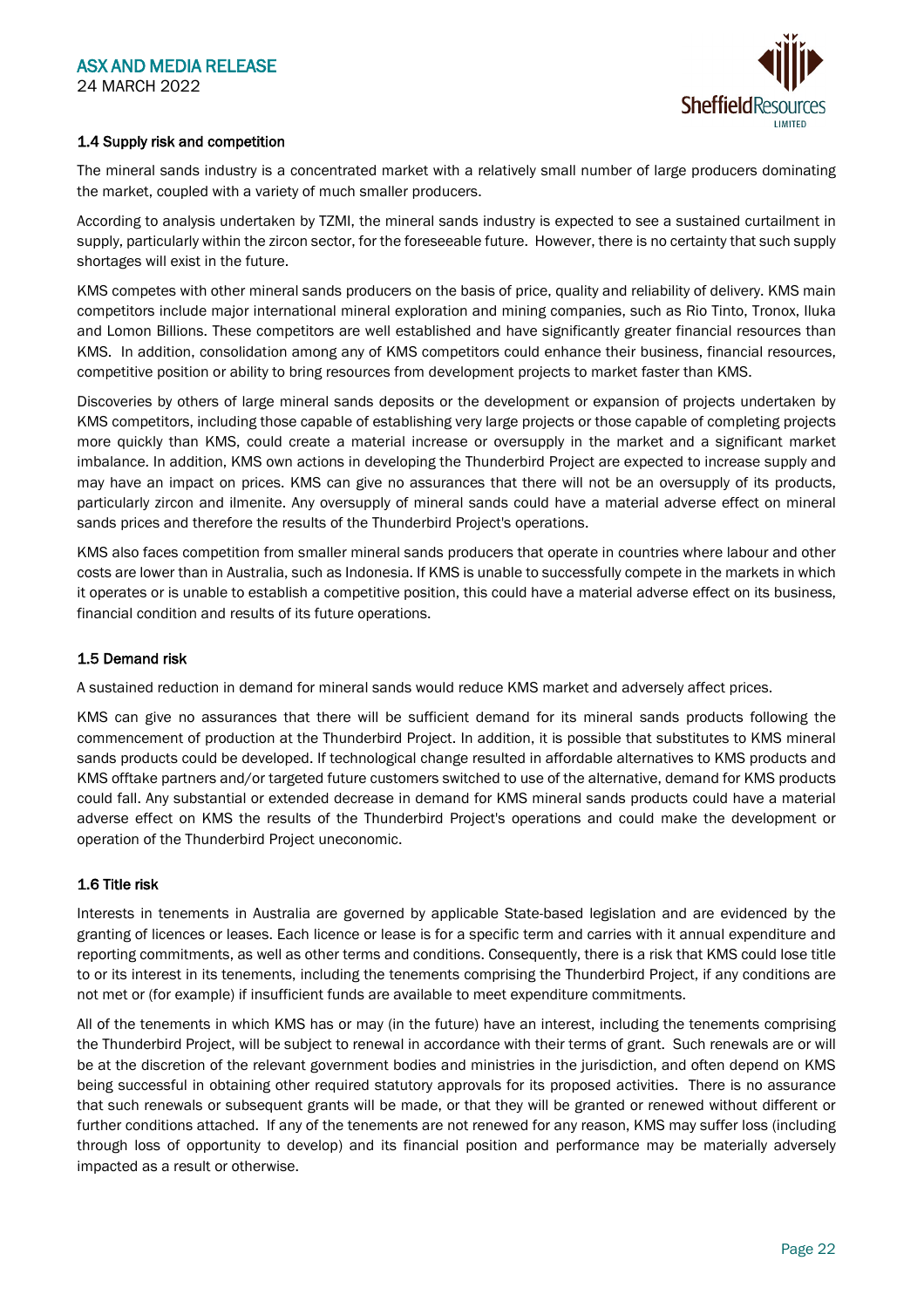

## 1.7 Regulatory risk

The proposed operations of KMS at the Thunderbird Project will be subject to various Federal, State and local laws and policies, including (but not limited to) those relating to prospecting, development, mining, permit and licence requirements, industrial relations, environment, land use and access, royalties, water, native title and cultural heritage, mine safety and occupational health. Approvals, licences and permits required to comply with such laws and policies may, in some instances, be subject to the discretion of the applicable government or government officials, and, in some cases, the local community or other stakeholders. No assurance can be given that KMS will be successful in obtaining any or all of the various approvals, licences and permits or maintaining such authorisations in full force and effect without modification or revocation. To the extent such authorisations are required and not obtained or retained in a timely manner or at all, KMS may be curtailed or prohibited from continuing or proceeding with development, mining and/or exploration activities (at the Thunderbird Project or otherwise).

Mining development and operations can be subject to public and political opposition. Opposition may include legal challenges to exploration, development and mining permits, political and public advocacy, electoral strategies, ballot initiatives, media and public outreach campaigns and protest activity, all of which may delay or halt development, operations or expansion. For example, native title claimants (or determined native title holders) may oppose the validity or grant of existing or future tenements held by KMS in Australia, which may potentially impact KMS future operations and plans. For tenements in Australia (that may be subject to registered native title claims or determinations) to be validly granted (or renewed), there are established statutory regimes that will need to be followed in connection with those grants (or renewals).

#### 1.8 Contract and counterparty risk

As mentioned elsewhere, KMS has contracts with various counterparties with respect to the sale of Stage 1 product from the Thunderbird Project. These contracts currently do not cover all product expected to be produced from the Thunderbird Project. There is no guarantee that KMS will be able to reach agreement on terms satisfactory to it for the sale of product not presently contracted. If KMS cannot reach agreement on satisfactory terms, this may have an adverse effect on KMS future revenues.

KMS will rely on a contracted customer base to generate its revenue. Such exposure will be increased if KMS markets to customers in developing countries. If key customers default, exercise termination rights, cease dealing with KMS or reduce their demand for KMS product once it has commenced mining, the ability of KMS to generate revenue from the Thunderbird Project may be adversely impacted (unless KMS is able to find and agree terms with replacement customers), and there can be no guarantee that KMS would be able to recover the full amount of any loss through legal action.

However, KMS has commercial practices in place designed to ensure that contracts for the sale of products are entered into with customers with an appropriate credit history or rating – or that otherwise have provided guarantees in the form of irrevocable letters of credit or parent company guarantees from parent companies which have an appropriate credit rating.

Additionally, a number of material contracts, including a mining services agreement, a gas supply agreement, and certain downstream power and gas arrangements, are currently being negotiated between KMS and the applicable proposed counterparties. There is a risk that these contracts will not be agreed or will be agreed only on terms that are less favourable to KMS than anticipated, which could have a material adverse effect on KMS financial and operational performance.

#### 1.9 Key contractors

KMS has appointed GR Engineering Services Pty Ltd as its EPC contractor, and is currently using, and will in the future use, other external contractors or service providers for many of its activities, including mining services. As such, the failure of any current or proposed contractors, subcontractors appointed by its current or proposed contractors or other service providers to perform their contractual obligations may negatively impact the business of KMS. Whilst KMS has selected its appointed key contractors carefully and with suitable regard to their performance and delivery track record, KMS cannot guarantee that such parties will ultimately fulfil their contractual obligations and there is no guarantee that KMS would be successful in enforcing any of its contractual rights through legal action. Disagreements between KMS and key contractors or a failure of a key contractor to adequately manage a project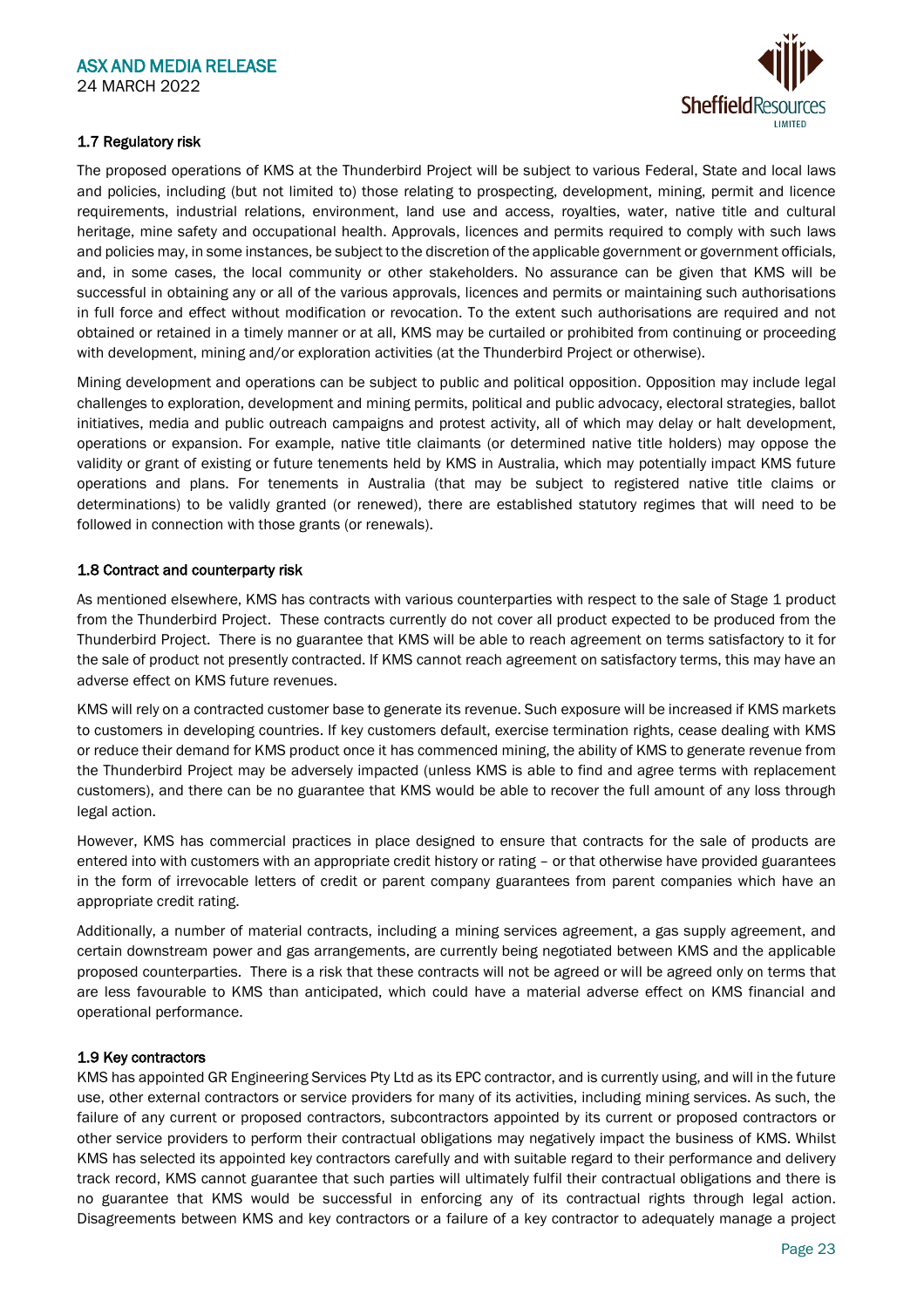

poses a further risk of financial loss or legal or other disputes. Further, the insolvency or managerial failure by any such contractors or other service providers may pose a significant risk to KMS future operating and financial performance and financial position.

#### 1.10 Reliance on key personnel

KMS is dependent on the experience, skills and knowledge of its senior management team and key employees, including to manage the day-to-day requirements of its business. Such senior managers and key employees provide expertise and experience in the implementation of its strategy and are important to KMS ability to carry out its business and to attract and maintain key relationships. The loss of any of KMS existing senior management or key employees, or the inability to recruit relevant staff, as needed, may cause a significant disruption to KMS and adversely affect KMS business, cash flow, financial condition and results of its proposed operations at the Thunderbird Project.

In addition, KMS proposed Thunderbird Project is located in a relatively remote area where lack of access to skilled labour could be an issue. Any inability by KMS or its key contractors to obtain skilled workers when required could have a material adverse effect on KMS business, financial condition and future results of operations.

#### 1.11 Interest rate risk

The interest on proposed KMS project finance facilities may include fixed and floating interest rates. Accordingly, any significant or sustained increase in LIBOR may have a material adverse effect on KMS.

#### 1.12 Contingent royalty risk

Taurus Mining Finance currently retains certain contingent rights to a dormant royalty arrangement in respect of the Thunderbird Project. If certain events occur under the Taurus royalty deed (namely, a change in control of Sheffield Resources Limited or a change (other than in the ordinary course of business) of the primary tenements associated with the Thunderbird Project), contingent royalty obligations may become enlivened and payable by KMS over a 22.5 year period.

#### 1.13 Ore Reserves and Mineral Resources

KMS JORC Code-compliant ore reserves (Ore Reserves) and mineral resources (Mineral Resources) for the Thunderbird Project are expressions of judgement based on industry practice, experience and knowledge and are estimates only. Estimates of Ore Reserves and Mineral Resources are necessarily imprecise and depend to some extent on interpretations which may prove inaccurate. No assurance can be given that the estimated Ore Reserves and Mineral Resources are accurate or that the indicated level of zircon, ilmenite or any other mineral will be produced. Such estimates are, in large part, based on interpretations of geological data obtained from drill holes, and geological testing and sampling techniques. Actual mineralisation or geological conditions may be different from those predicted. Furthermore, no assurance can be given that any or all of KMS Mineral Resources constitute or will be converted into Ore Reserves.

Actual Ore Reserves and Mineral Resources may differ from those estimated, which could have a positive or negative effect on KMS financial performance. Commodity price fluctuations as well as increased production and capital costs may render KMS Ore Reserves unprofitable to develop at a particular site or sites for periods of time or may render Ore Reserves containing relatively lower grade mineralisation uneconomic. Estimated Ore Reserves may have to be recalculated based on actual production experience. Any of these factors may require KMS to reduce its respective Ore Reserves and Mineral Resources, which could have a negative impact on KMS financial results and the expected operating life of the Thunderbird Project.

#### 1.14 Operational risks

KMS proposed operations at the Project following the commencement of production may be affected by various factors, including (but not limited to):

- failure to locate or identify mineral deposits;
- failure to achieve expected grades in exploration and mining;
- unanticipated operational and technical difficulties encountered in mining and production activities;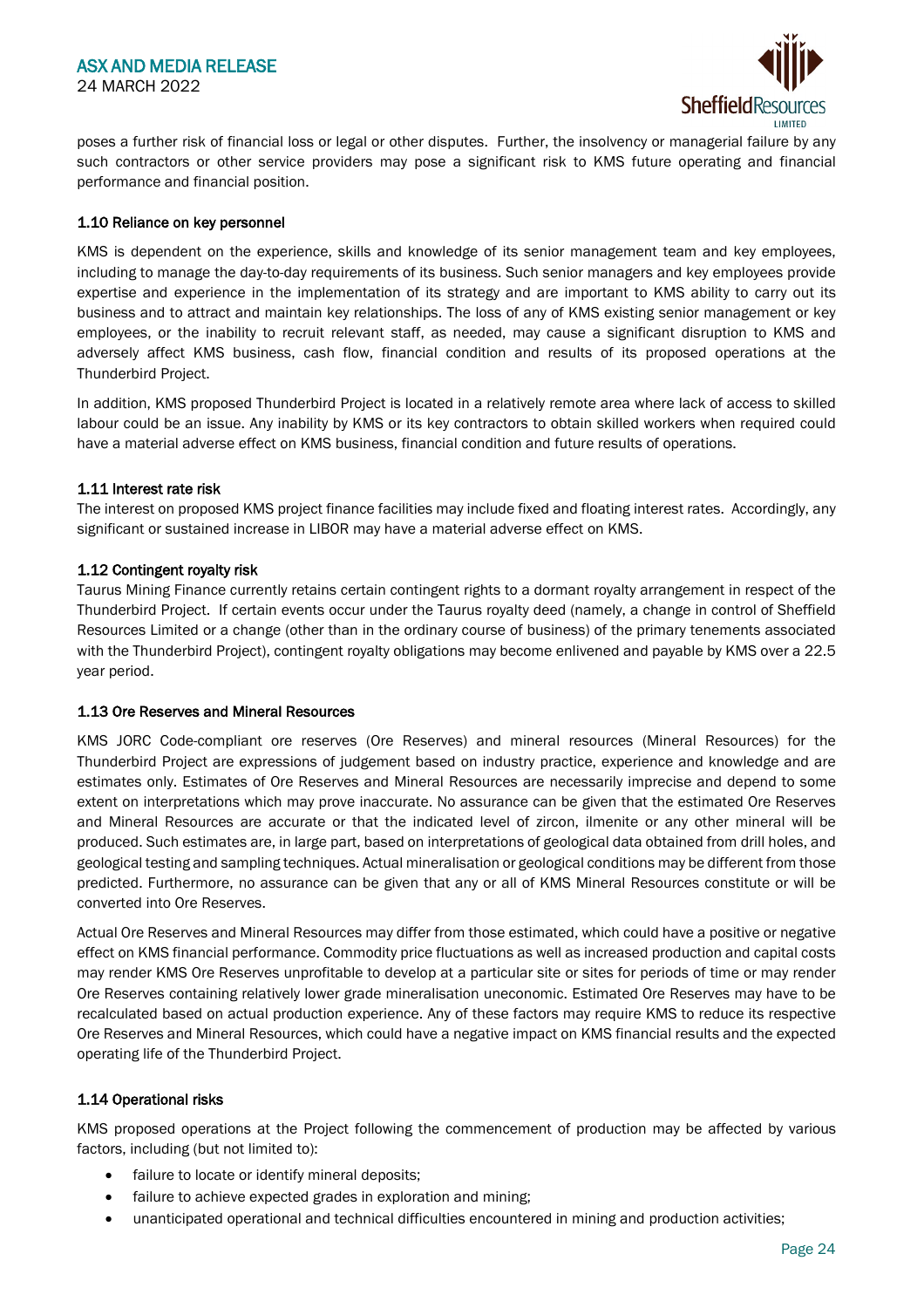## ASX AND MEDIA RELEASE 24 MARCH 2022



- difficulties in commissioning and operating plant and equipment;
- mechanical failure of operating plant and equipment;
- interruption or loss of power, fuel or spare parts;
- unanticipated metallurgical problems which may affect extraction costs;
- seasonal weather patterns, storms, heavy rains and floods, bushfires, high winds and cyclone activity and other natural disasters;
- industrial and environmental accidents, industrial disputes, work stoppages and other events;
- the level of experience of the workforce;
- unexpected shortages or increases in the costs of labour, consumables, spare parts, plant and equipment and certain commodities necessary to KMS's proposed mining process (such as water, fuel, gas and electricity);
- inability to obtain necessary consents or approvals;
- increased or unexpected reclamation and rehabilitation costs;
- health and safety risks; and
- changes to applicable laws and regulations.

The occurrence of any of these circumstances could result in KMS not realising its development, commissioning or operational plans, or such plans costing more than expected or taking longer to realise than expected. Any of these outcomes could have a material adverse effect on the Project's (and therefore KMS and Sheffield's) financial and future operational performance.

#### 1.15 Infrastructure, transportation and remoteness of operations

The product from the Thunderbird Project will need to be to be transported to customers internationally. Each stage of the transportation process poses risks, including, as a result of the remoteness of the Thunderbird Project. Fuel costs, unexpected delays and accidents could materially impact KMS financial position. Further, there are risks associated with the availability of adequate trucking and port facilities and the process for obtaining approvals to access these facilities (including the timing and conditions on which access may be granted). If KMS is not able to access the required infrastructure within a certain time period or at a reasonable cost, this could adversely affect KMS proposed operations and financial performance. The price of sea freight, smelting and refining charges are market driven and can vary throughout the life of the Thunderbird Project. These will also impact on the overall profitability of KMS.

#### 1.16 Native title

In relation to tenements in which KMS has an interest or will in the future acquire such an interest (including through a tenement application and grant process), there may be areas over which native title rights exist or are found to exist in the future. If native title rights do exist, the ability of KMS to gain access to tenements (through obtaining consent of any relevant landowner), or to progress from the exploration phase to the development and mining phases of operations may be adversely affected.

KMS entered into a native title agreement covering the grant of M04/459 and associated activities with the Mount Jowlaenga #2 People ("Mining Agreement"), and a separate native title agreement covering the grant of L04/82 and L04/83 and associated activities with the Walalakoo Aboriginal Corporation on behalf of the Nyikina Mangala People ("Infrastructure Agreement") (together, the "Agreements"). The Agreements cover future renewals or replacements of M04/459, L04/82 and L04/83, but do not otherwise cover the grant of other tenure.

Where native title rights may or do exist, KMS cannot do anything that may affect native title without first complying with the applicable procedural provision of the Native Title Act 1993 (Cth) (NTA) (otherwise, the relevant "act" will be invalid as it affects native title (e.g., the grant of a new tenement)). Where native title rights may or do exist, and KMS applies for the grant of new tenements by the State that may affect native title (e.g. mining leases, prospecting licences, miscellaneous licence), the State may be unable or unwilling to grant the tenure until the relevant NTA procedural requirement has been discharged. However, once the NTA procedural requirement has been discharged and the tenement validly granted to it, KMS can then exercise its rights pursuant to those tenements.

Where KMS acquires (or already holds) an existing interest, that interest will only be valid (from an NTA perspective) if – when it was granted or last renewed, if applicable – the relevant NTA procedural requirement was complied with.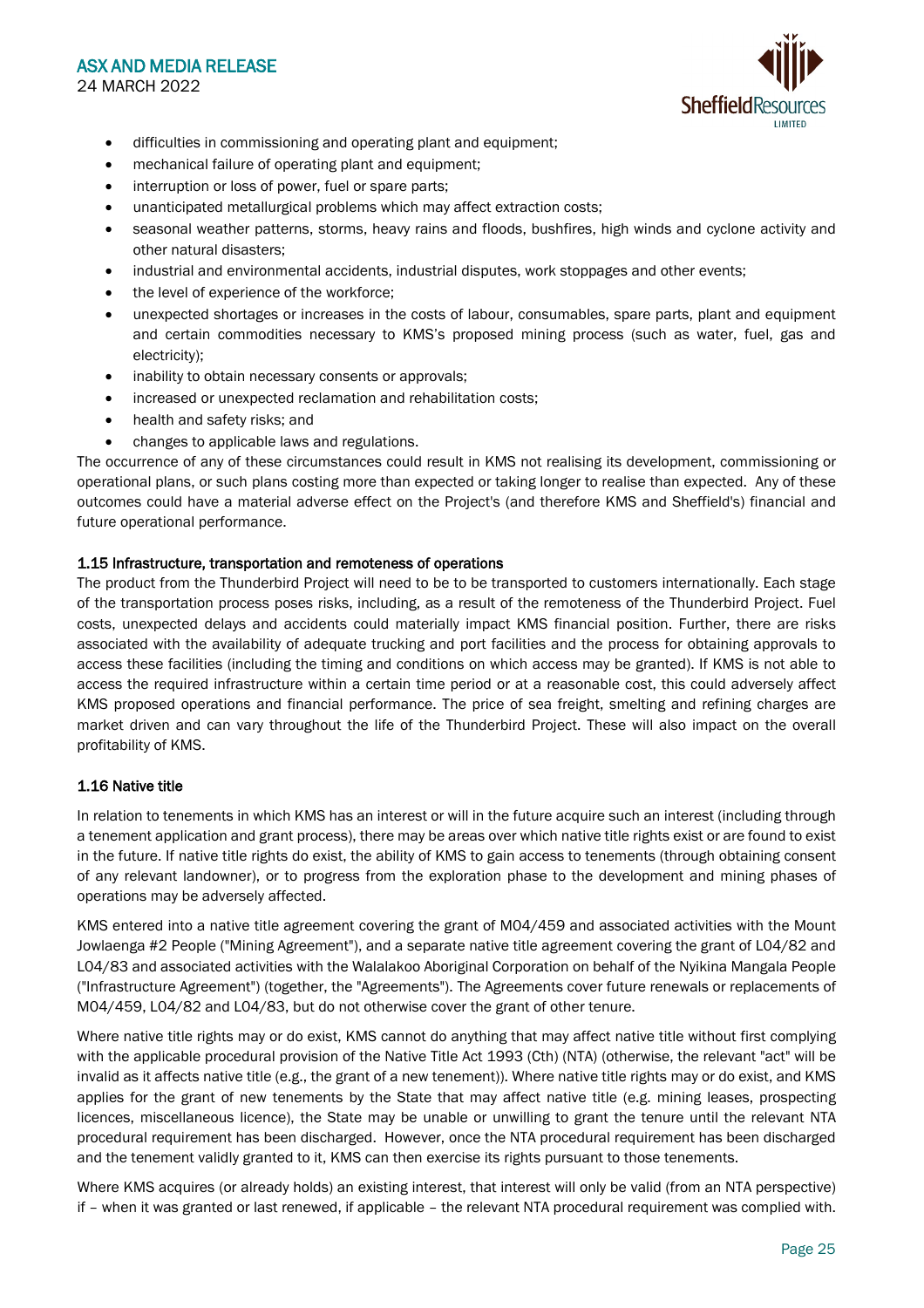

Under the NTA, determined native title holders whose native title has been (or is, in the future) affected (eg by the grant of, and development on, a mining lease), are in certain circumstances entitled to compensation for the impact on their native title. While the Commonwealth, State and Territory governments are predominantly responsible for native title compensation under the NTA, there are also circumstances where that liability has or can be passed on to proponents (for example, see s125A of the Mining Act 1978 (WA)).

In relation to the Thunderbird Project, native title claims have been registered, and further claims may be lodged and registered, over certain areas of mining tenements in which KMS has an interest.

Under the NTA, where a proposed "act" (e.g., the grant of a mining lease) attracts the "right to negotiate" NTA procedure, KMS is required to negotiate in good faith for at least 6 months with the Native Title claimants/holders with the aim of reaching agreement as to whether the proposed "act" can be done. Future KMS projects may require tenure that attracts the "right to negotiate" procedure. Should negotiations not result in an agreement, an application may then be made to the National Native Title Tribunal (NNTT) for a determination that the grant proceed, notwithstanding an agreement was not reached (the relevant NTA procedure does not require an actual agreement be entered into, it requires that the parties negotiate in good faith towards that end). If the NNTT can be convinced that the "right to negotiate" procedure has been properly discharged, the NNTT will determine that the relevant grant can proceed (following which, the State will proceed to grant the tenement).

For various reasons, KMS may elect to negotiate and enter into an agreement with native title claimants or determined native title holders. Such agreements often go beyond native title consents, and can cover matters such as cultural heritage, environmental approvals, monitoring, the payment of compensation, etc.

Should agreements be reached, those agreements may be extensive and costly to perform, depending on the outcome of negotiations.

If KMS is required to litigate a native title matter (for example: (a) it may need to seek a determination from the NNTT that the "right to negotiate" procedural requirement has been discharged, (b) it may need to contest a native title determination where the native title claim group allege existing KMS tenure is invalid as it affects native title, or (c) it may be the respondent party in a native title compensation claim), or if KMS enters into a costly agreement with a Native Title claim group or determined holders, this could have a material adverse effect on KMS business, financial condition or results of its future operations.

Where KMS is entering into a contractual agreement with a native title claim group (that have not had their claim determined), there is always a risk that a competing native title claim may be filed that overlaps the existing claim. If that new/overlapping claim meets the NNTT's registration test (as set out in the NTA), the applicable procedural requirements of the NTA (e.g. for the grant of new tenure), would need to be discharged in respect of both claims. Where KMS has an agreement with one claim group, but not the other, KMS will not have the benefit of the contractual consents from the new/overlapping group, which may cause significant costs and delays (eg to the grant of the proposed tenement).

#### 1.17 Aboriginal heritage

In Western Australia, the Aboriginal Heritage Act 1972 (WA) (AHA) protects Aboriginal remains, relics and ethnographic sites from undue interference. The AHA makes it an offence for any person to excavate, destroy, damage, conceal or in any way alter any "Aboriginal site" without authorisation from the Registrar of Aboriginal Sites or the consent of the Minister for Aboriginal Affairs.

The Aboriginal and Torres Strait Islander Heritage Protection Act 1984 (Cth) (HPA) provides for the preservation and protection of "significant Aboriginal areas" and "significant Aboriginal objects" throughout Australia which are of particular significance to Aboriginal persons in accordance with Aboriginal custom. The HPA does not provide blanket protection to any area or object that meets the statutory requirements (unlike the AHA). Protection is instead afforded to an area or object when the Minister or an "authorised officer" makes a declaration in respect of that area or object upon an application by an Aboriginal person. Such a declaration has the effect of prohibiting injury to, or the desecration of, the relevant "area" or "object" specified in the declaration.

Although there is a State register of known Aboriginal sites maintained by the Department of Aboriginal Affairs, it is not comprehensive and Aboriginal sites are protected whether or not they have been identified on the register. Agreements negotiated with traditional owners in relation to heritage, and processes associated with identifying (and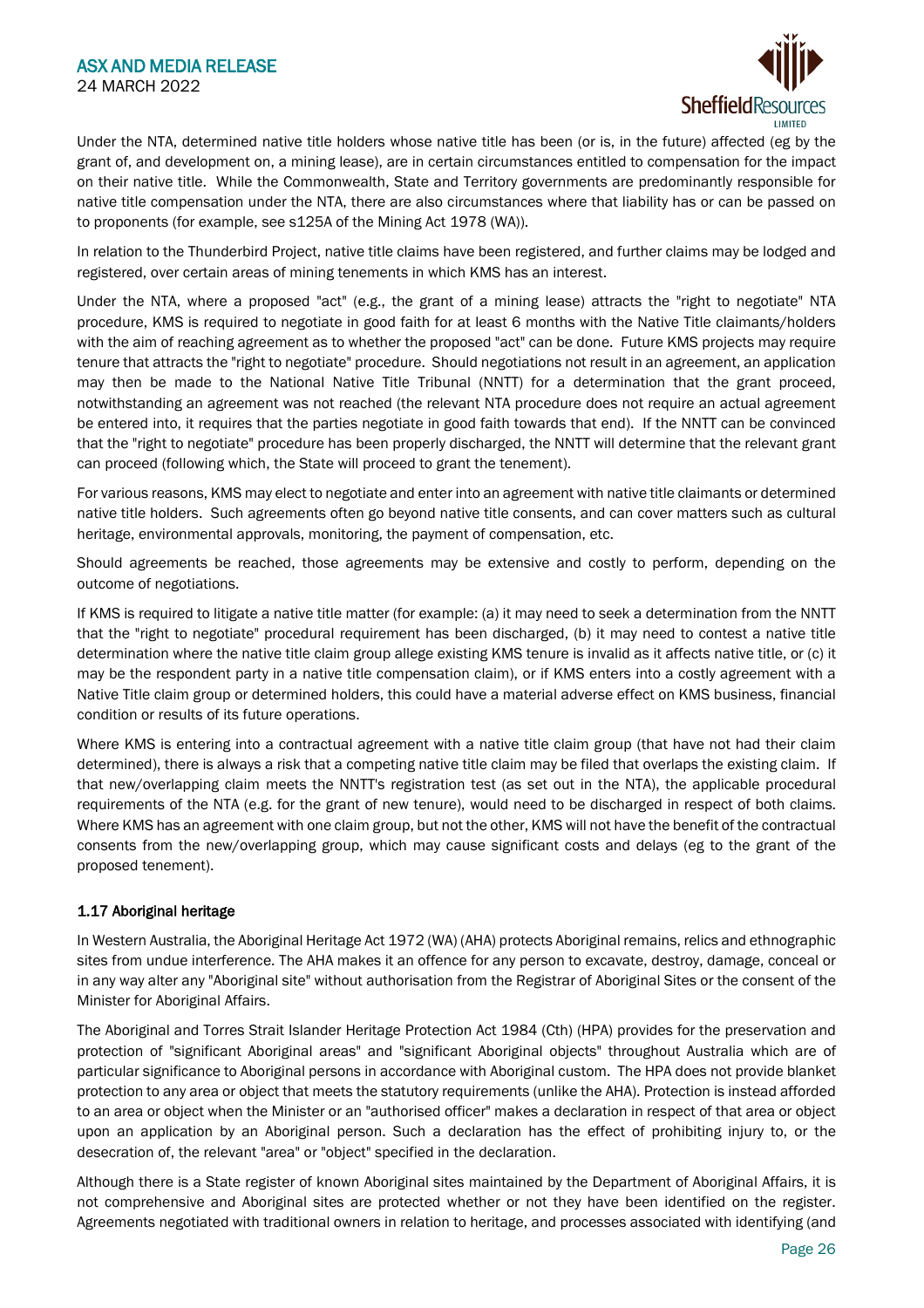

seeking statutory consents to impact, where available) Aboriginal heritage sites, could have a material adverse effect on KMS business, financial condition or results of its future operations.

In relation to the Thunderbird Project, no such sites are known to exist following extensive surveying spanning several years.

#### 1.18 Environmental risks

Mining and exploration can be potentially environmentally hazardous, giving rise to potentially substantial costs associated with environmental rehabilitation, damage control and other losses. KMS is subject to State and Federal environmental laws and regulations in connection with KMS activities and intended operations at the Thunderbird Project. There is a risk of environmental damage arising from KMS proposed operations, including through accident, which may give rise to liabilities and costs for KMS. As a result, KMS could be subject to liabilities and the potential for its proposed Thunderbird Project operations to be delayed, suspended or shut down due to risks inherent in its activities, including as a result of unforeseen circumstances or events.

Additionally, environmental laws and regulations are increasingly evolving to require stricter standards and enforcement behaviours, increased fines and penalties for non-compliance, more stringent environmental assessments of proposed projects and a heightened degree of responsibility (and liability) for companies and their officers, directors and employees. Changes in environmental laws and regulations deal with air quality, water and noise pollution and other discharges of materials into the environment, plant and wildlife protection, the reclamation and restoration of mining properties, greenhouse gas emissions, the storage, treatment and disposal of wastes, the effects of mining on the water table and groundwater quality. Changes in environmental legislation could increase the cost of KMS exploration, development and mining activities or delay or preclude those activities altogether.

#### 1.19 Water sources

KMS proposed mining process will require significant amounts of water. Climate-related changes to precipitation patterns in Australia could exacerbate water stress in some areas and therefore potentially have a negative impact on KMS ability to access fresh water and process ore at its Thunderbird Project.

KMS is seeking to extract water from borefields within the Thunderbird Project site to access the Broome aquifer. Total extraction of the aquifer is immaterial relative to its size and hydrological structure. Notwithstanding this, where water shortages are present, the effects of changes in rainfall patterns, water allocations and storm patterns and intensities may adversely impact the cost, production and financial performance of KMS future operations, as well as its ability to mine certain deposits in future.

#### 2. GENERAL RISKS

#### 2.1 Market conditions

There are general risks associated with investments in equity capital. The trading price of Sheffield shares may fluctuate with movements in equity capital markets in Australia and internationally and may also be influenced by a number of factors, some of which are specific to Sheffield and its proposed operations and some of which affect listed companies generally. Generally applicable factors which may affect the market price of shares include:

- general movements in Australian and international stock markets;
- changes in investor sentiment toward particular market sectors;
- general Australian and international economic conditions and outlook;
- changes in interest rates and the rate of inflation;
- the demand for, and supply of, capital;
- changes in government regulation and policies;
- announcement of new technologies; and
- geo-political instability, including international hostilities and acts of terrorism.

The market price of shares can fall as well as rise and may be subject to varied and unpredictable influences on the market for equities in general and resource stocks in particular.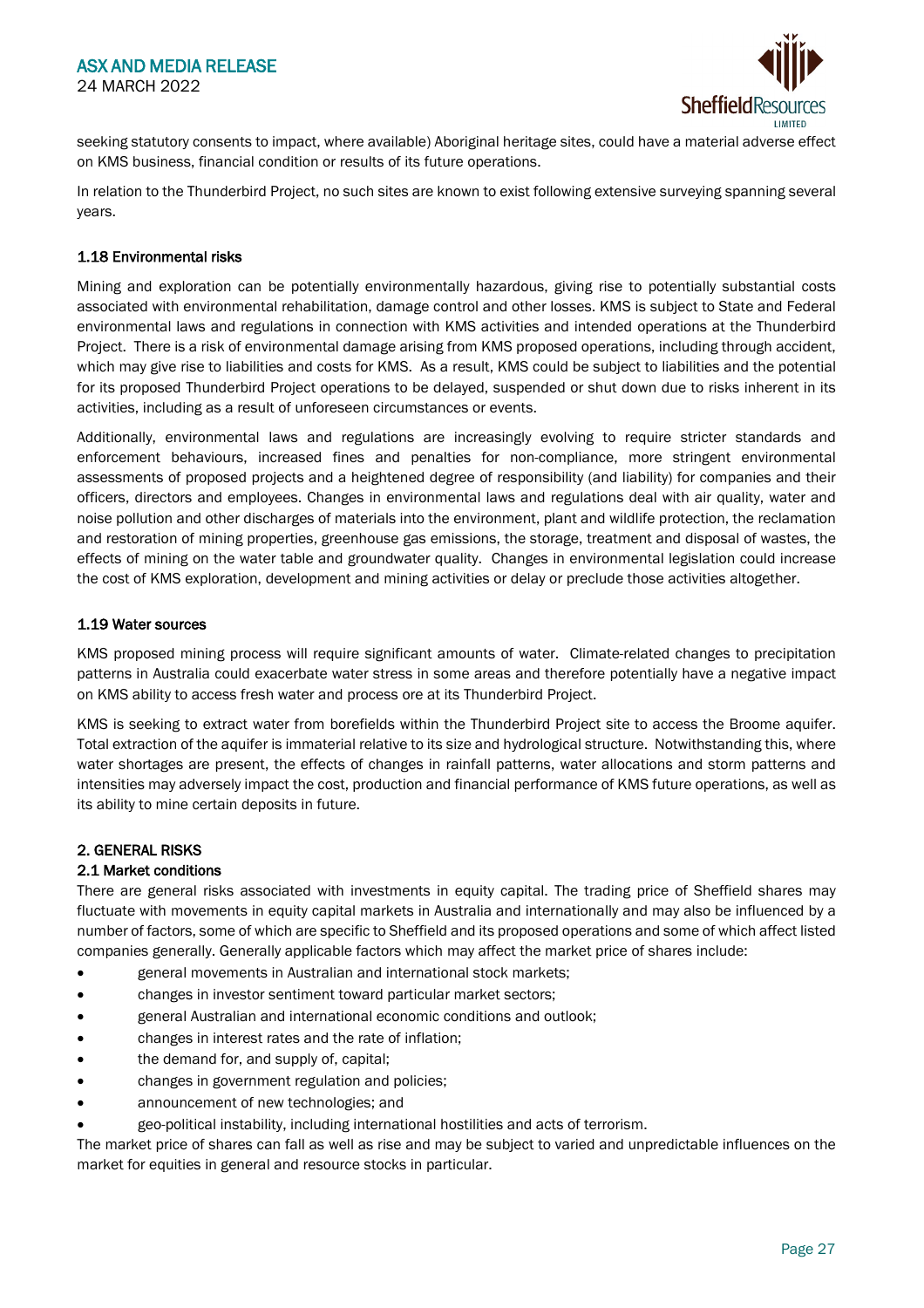

## 2.2 Liquidity risk

There can be no guarantee that there will always be an active market for Sheffield's shares or that the price of Sheffield's shares will increase. There may be relatively few buyers or sellers of shares on ASX at any given time, and the demand for Sheffield shares specifically is subject to various factors, many of which are beyond Sheffield's control. This may affect the stability or volatility of the market price of Sheffield shares, and may also affect the prevailing market price at which Sheffield shareholders are able to sell their Sheffield shares at any given time.

#### 2.3 Taxation

Future changes in taxation law, including changes in the interpretation or application of the law by the courts or taxation authorities, may affect taxation treatment of KMS, an investment in Sheffield shares or the holding and disposal of those shares. Further, changes in tax law, or changes in the way tax law is expected to be interpreted, in the various jurisdictions in which Sheffield operates, may impact the future tax liabilities and performance of KMS or Sheffield.

#### 2.4 Litigation

As at the date of this announcement, Sheffield is not aware of any material disputes or litigation with respect to it or its activities or the activities of KMS. However, like any company operating in the resources sector, it is possible that Sheffield or KMS may be involved in disputes and litigation in the course of its future operations. There is a risk that any material or costly dispute or litigation (including any compensation or damages ultimately payable by KMS or Sheffield) could adversely impact the financial position or performance of Sheffield.